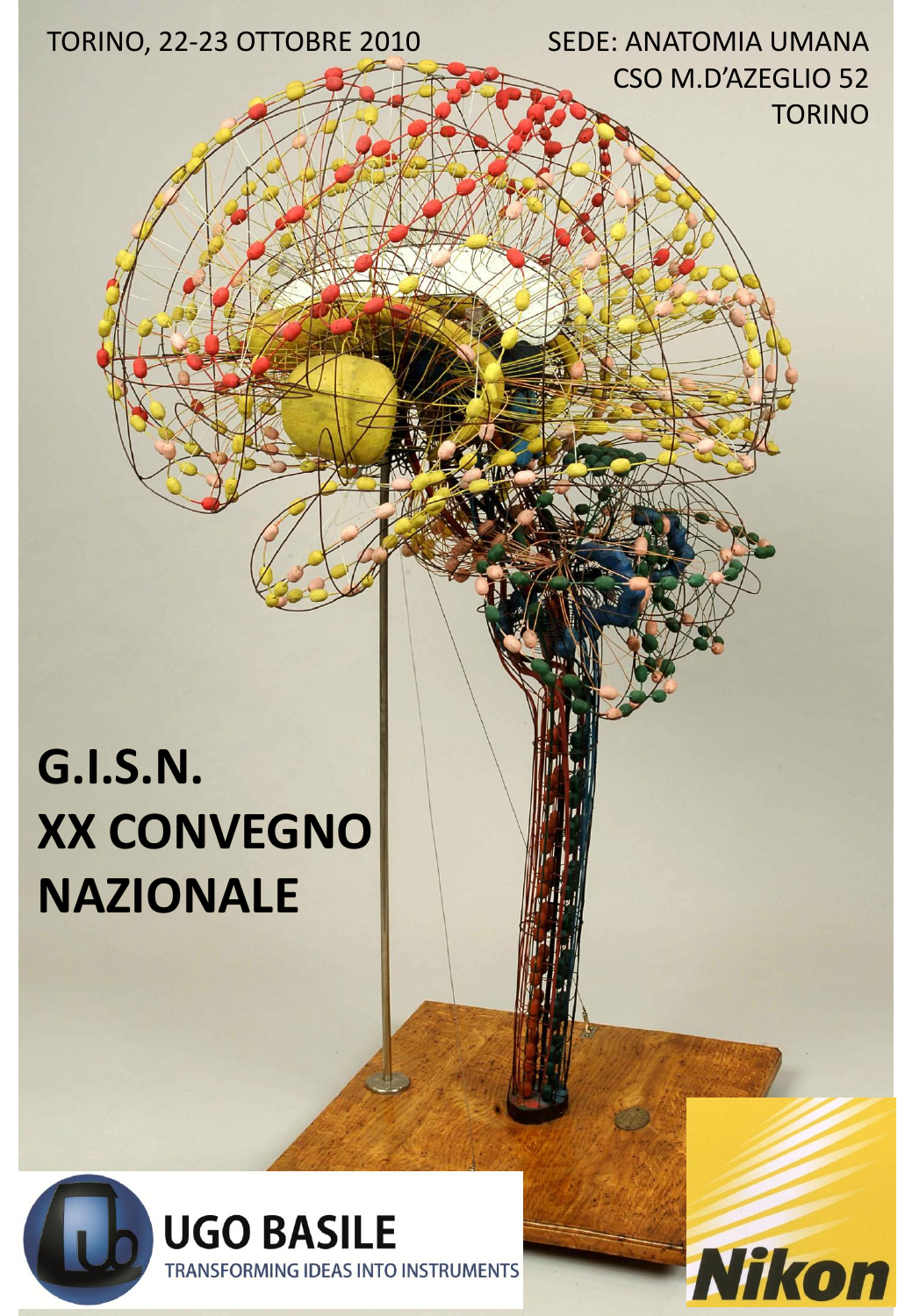# **I SESSIONE: NEURODEGENERATION, NEUROREGENERATION & PHARMACOLOGICAL THERAPY**

# **ACTIVATION OF AUTOPHAGY IN A MODEL OF RETINAL ISCHEMIA FOLLOWING HIGH INTRAOCULAR PRESSURE**

Piras A., Gianetto D., Bosone A., Vercelli A.

*Neuroscience Institute Cavalieri Ottolenghi (NICO), University of Turin, Italy*

ATTIVAZIONE DELL"AUTOFAGIA IN UN MODELLO DI ISCHEMIA RETINICA

Acute primary open angle glaucoma is an optic neuropathy characterized by the elevation of intraocular pressure which causes retinal ischemia and neuronal death. Ischemia/reperfusion enhances endocytosis of both horseradish peroxidase (HRP) or fluorescent dextran into GCL-neurons 24 h after the insult. We investigated the activation of autophagy in ganglion cell layer neurons following ischemia/reperfusion, using acid phosphatase histochemistry and immunofluorescence against LC3 and LAMP1. Retinal I/R leads to the appearance of AP-positive granules and LAMP1-positive vesicles 12 and 24 h after the insult, and LC3 labeling at 24 h, and induces a consistent retinal neuron death. At 48 h the retina is negative for autophagic markers. Inhibition of autophagy by 3-methyladenine partially prevents death of neurons and reduces caspase-3 cleavage, 24 h post-lesion. Therefore, targeting autophagy could represent a novel and promising treatment for glaucoma and retinal ischemia.

#### **PREVENTION OF ISCHEMIA/REPERFUSION-INDUCED LIPID PEROXIDATION BY PISTACIA LENTISCUS L. POLYPHENOL-ENRICHED ESSENTIAL OILS IN THE RAT FRONTAL CORTEX**

Quartu M.<sup>1</sup>, Serra M.P.<sup>1</sup>, Boi M.<sup>1</sup>, Pillolla G.<sup>2</sup>, Melis T.<sup>1</sup>, Del Fiacco M.<sup>1</sup>, D. Falconieri<sup>3</sup>, Vacca C.<sup>4,5</sup>, Sirigu A.R.<sup>4,5</sup>, Banni S.<sup>4,5</sup>

<sup>1</sup>Dept Cytomorphology, Univ. Cagliari, Monserrato, Italy; <sup>2</sup>B.B. Brodie Dept Neuroscience, Univ. Cagliari, Monserrato, *Italy; 3 Dept of Chemical Sciences, Univ. Cagliari, Monserrato, Italy; 4 Dept Experimental Biology, Univ. Cagliari, Monserrato, Italy; 5 Nutrisearch, srl, Pula, Italy*

GLI OLII ESSENZIALI ARRICCHITI IN POLIFENOLI DI *PISTACIA LENTISCUS* L. PREVENGONO LA PEROSSIDAZIONE LIPIDICA INDOTTA DA ISCHEMIA/RIPERFUSIONE NELLA CORTECCIA FRONTALE DI RATTO

This study provides evidence for the occurrence and degree of lipid peroxidation after cerebral ischemia/reperfusion (I/R) injury and reports on the antioxidant and protective effects of dietary *Pistacia lentiscus* L.essential oils during cerebral I/R injury in Wistar rat frontal cortex. Cerebral ischemia was produced by a 20 min bilateral common carotid artery occlusion followed by 30 min reperfusion. *Pistacia lentiscus* L. essential oils enriched with polyphenols (200 mg/0, 45 ml of sunflower oil as vehicle) were administered via gavage 6 hours prior to ischemia. Rats were randomly assigned to four groups, ischemic/reperfused (I/R) and sham-operated rats treated with the vehicle or with essential oils. Different brain areas were analysed for fatty acid changes. Expression of the enzyme ciclooxygenase-2 (COX-2) was also evaluated by western blot (WB) and immunohistochemistry (IHC). A significant decrease of docosahexaenoic acid (DHA) was detected only in the frontal cortex of vehicle treated I/R rats, accompanied by a parallel increase of conjugated hexadecadienoic acid (CD16:2), a marker of peroxisomal beta-oxidation. By contrast, no significant changes were evident in I/R rats treated with essential oils as compared to either vehicle or essential oils treated sham-operated rats. WB and IHC, performed in the counterlateral hemisphere of the same animals, revealed a marked decrease of COX-2 in the frontal cortex of I/R rats treated with essential oils as compared to those treated with the vehicle only. Our data suggest that cerebral  $I/R$  induces a region specific lipid peroxidation as evidenced by the decrease of DHA, and an associated increase of peroxisomal beta-oxidation, as evidenced by the increase of CD16:2, which reveals a physiological response aimed at decreasing potentially dangerous lipid peroxidation products by increasing their catabolism in peroxisomes. We may conclude that treatment with *Pistacia lentiscus* L. polyphenol-enriched essential oils exerts a neuroprotective action during cerebral I/R, preventing lipid peroxidation and, by the modulation of COX-2 availability, reducing inflammatory response. This work was supported by Fondazione Banco di Sardegna.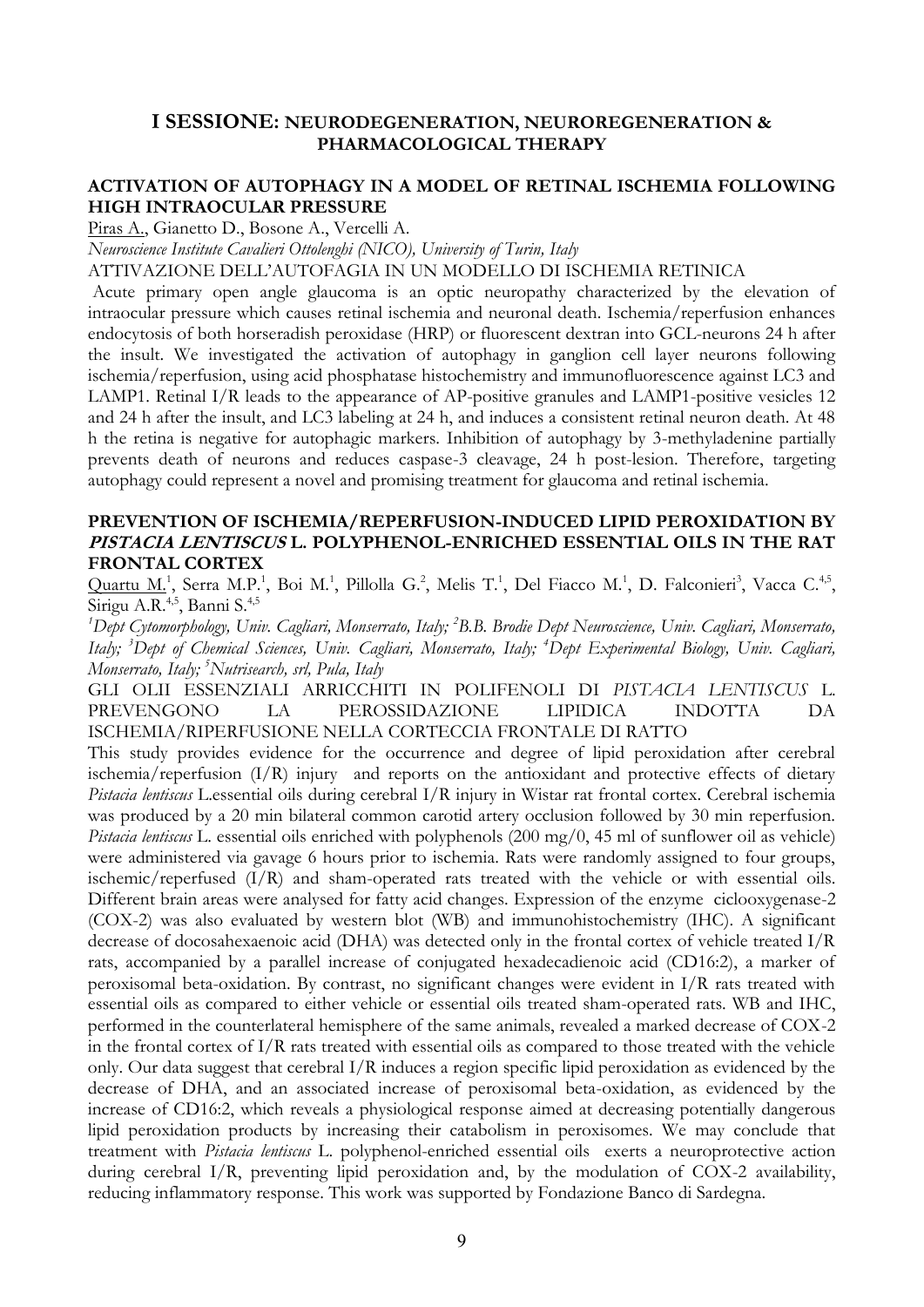## **THE RELEVANCE OF PTEN-INDUCED KINASE I (PINK1) IN THE FATE OF MITOCHONDRIA RELATED TO DOPAMINERGIC SURVIVAL**

 $\underline{\text{Lazzen G.}}^1$ , Lenzi P.<sup>1</sup>, Valente E.M.<sup>2</sup>, Tamburini I.<sup>1</sup>, Paparelli A.<sup>1</sup> , Fornai F.<sup>1,3</sup>

<sup>1</sup>Department of Human Morphology and Applied Biology, University of Pisa, <sup>2</sup>IRCCS CSS-Mendel Institute, Rome, *Italy, 3 IRCCS CSS-Neuromed Pozzilli, Italy*

L"IMPORTANZA DI PTEN-INDUCED KINASE I (PINK1) NELLA CINETICA DEI MITOCONDRI IN RELAZIONE ALLA SOPRAVVIVENZA DI CELLULE DOPAMINERGICHE

Macroautophagy is a dynamic process used to sequester and degrade entire organelles, misfolded proteins in a double membrane vesicle known as the autophagosome, which ultimately melts with a lysosome for substrate degradation. Recently, autophagy emerged as critical for neuroprotection. In fact, suppression of autophagy produces cell death *in vitro* and *in vivo*, while autophagy inducers remove protein aggregates and reduce apoptotic cell death. Recently, PTEN-induced kinase I (PINK1) was recognized to be mutated in genetic Parkinson's disease. However, the mechanisms linking PINK1 to dopamine (DA) cell death remain elusive. Distinct PINK1 isoforms are known to be active outside and within mitochondria. PINK1 interacts with the pro-autophagic protein Beclin1 and it is a powerful interactor with the protein parkin. The aim of this study was (i) to characterize whether PINK1 modulates autophagy with a special emphasis on mitochondria turn over (mitophagy); (ii) to evaluate whether these effects relate to the survival of DA cells. For this purpose, we used DA cells where PINK1 was either wt, over-expressed, mutated or silenced. These cells were studied under baseline conditions and following DA neurotoxin (methamphetamine) known to require a powerful compensatory autophagy response.We found that PINK1 wild type (wt), morphologically interacts with Beclin1 and parkin. We also found that over-expression of PINK1 increases mitophagy (with no dramatic effects in protein autophagy). This specific effects of PINK-1 on mitochondrial turnover was associated with a robust modulation of DA cell survival.

# **TOXIC AMYLOID BETA OLIGOMERS ACTIVATE JNK AND LEAD TO SYNAPTIC DYSFUCTION**

Sclip A., Antoniou X., Cardinetti D., Veglianese P., Beeg M., Salmona M., Forloni G., Borsello T. *Istituto di Ricerche Farmacologiche "Mario Negri", Milano* 

GLI OLIGOMERI DI BETA AMILOIDE ATTIVANO LA VIA DI TRASDUZIONE DI JNK E INDUCONO DISFUNZIONE SINAPTICA

Alzheimer"s disease (AD) is a neurodegenerative disorder characterized by cognitive impairment and memory loss. These symptoms are due to alterations of the synaptic functions induced by oligomeric forms of beta amyloid (Abeta). The molecular mechanisms by which Abeta oligomers start to induce synaptic degeneration are not well known but may involve mitogen-activated protein kinases (MAPKs). Amongst MAPKs, c-jun N terminal kinase (JNK) has been extensively studied for its role in stress stimuli and in AD pathology. To investigate the intracellular mechanisms that lead to AD synaptic pathology we set up an in vitro model of synaptic degeneration by treating hippocampal neurons from Brainbow mice with sub-toxic concentrations of synthetic Abeta oligomers. Activation of JNK signalling, following Abeta oligomers application, correlated with the reduction of the number of dendritic spines and the decrease of post-synaptic markers (PSD95, drebrin and NMDAR subunits). A strong activation of the pro-apoptotic caspase 3 was also observed specifically in the synaptic compartment, indicative of synaptic death. To study the role of JNK in the intracellular mechanisms that regulate synaptic-degeneration caused by Abeta oligomers we used the specific cell permeable JNK inhibitor peptide (D-JNKI1). Treatment with D-JNKI1 reverted the synaptic degeneration induced by Abeta oligomers and prevents the loss of PSD95 and NMDAR subunits from the post-synaptic membrane. Moreover it inhibited activation of caspase 3 in the synaptic compartment. In conclusion, JNK signalling pathway is a key player in the early events of synaptic death that characterise AD.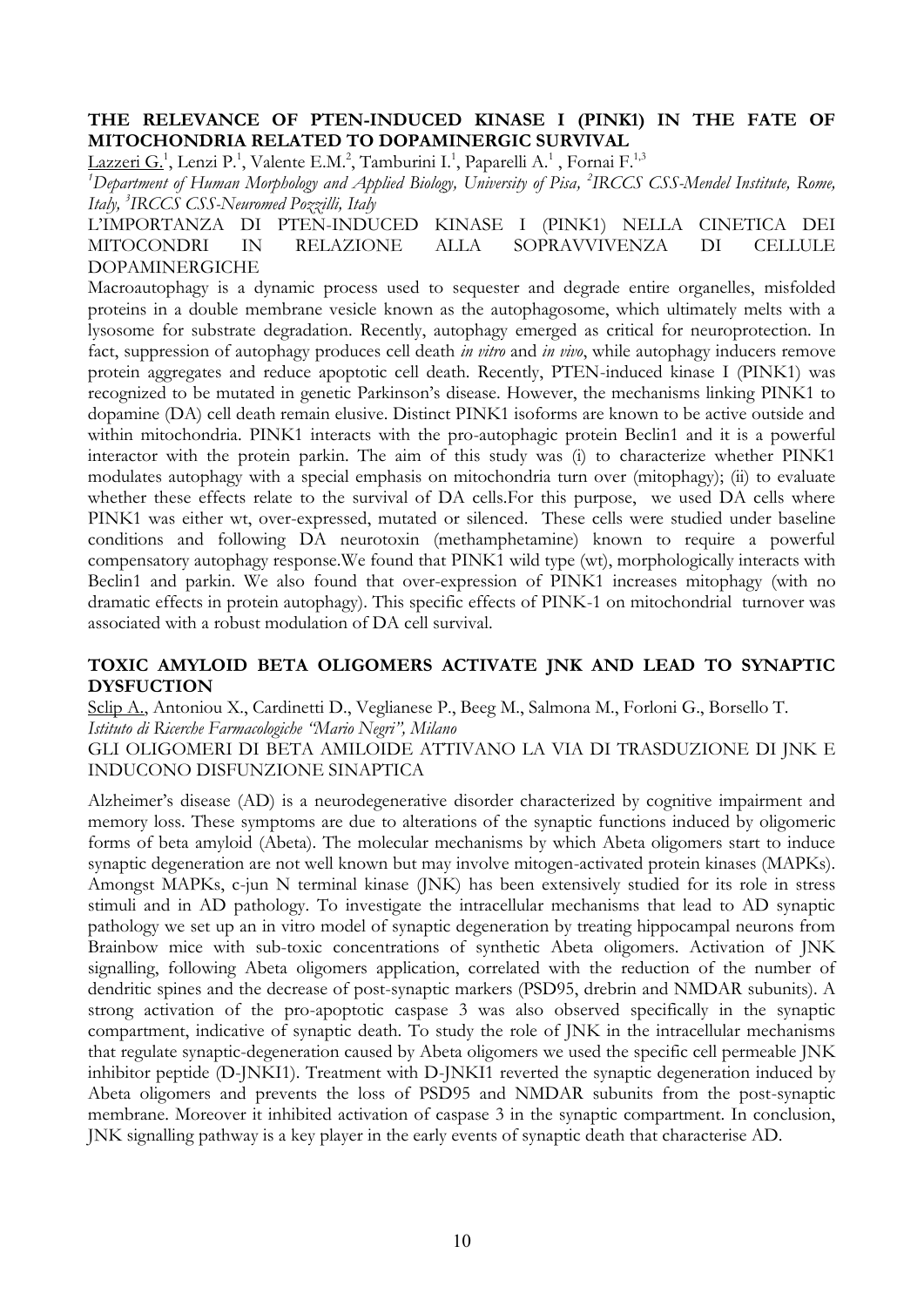# **NEUROPROTECTION AND AUTOPHAGY INDUCTION BY A NEW ADENOSINE RECEPTORS ANTAGONIST.**

Scatena A.<sup>1</sup>, Da Settimo F.<sup>2</sup>, Ferrucci M.<sup>1</sup>, Pugliesi I. <sup>2</sup>, Bartalucci A.<sup>1</sup>, Paparelli A<sup>1</sup>, Fornai F.<sup>1,3</sup> *1 Department of Human Morphology and Applied Biology, University of Pisa, 2 Department of Pharmaceutical Sciences, University of Pisa, 3 Neurobiology of Movement Disorders IRCCS INM Neuromed Pozzilli (IS) Italy*

NEUROPROTEZIONE E INDUZIONE DELL"AUTOFAGIA TRAMITE UN NUOVO COMPOSTO ANTAGONISTA DEI RECETTORI ADENOSINICI.

Adenosine receptors A2A (A2A ARs) are purinergic receptors largely expressed in dopamine (DA)-rich areas of the central nervous system. In particular, they are abundant within basal ganglia, where they modulate the activity of various neurotransmitters, including DA. Despite the lack of knowledge on their fine physiological mechanisms, it is worth to mention that A2A AR antagonists prevent neuronal death and dyskinesia. In the present study we investigated: (i) whether a novel A2A AR antagonist (ATBI-10) protects DA containing neurons against toxic stimuli. (ii) whether specific mechanisms are involved in these phenomena. In order to evaluate neuroprotection we selected DA cell model such as PC12 and SH-SY5Y cell lines. We measured the effects of ATBI-10 on 1-methyl 4-phenylpyridinium (MPP+) and methamphetamine (Meth)- induced cell death. Moreover, in the same experimental conditions we compared the effects of ATBI-10 with the gold standard A2A ARs antagonist ZM241385 or, *vice versa* we used the gold standard for A2A ARs agonist. In addition we administered adenosine. We documented the neuroprotective efficacy of ATBI-10 in both Meth and MPP+ toxicity, being mostly effective against Meth toxicity (complete prevention). This was replicated using ZM241385 while it was suppressed by the administration of NECA or adenosine. In light of the key role of autophagy in modulating the survival of DA neurons we investigated the association between A2A AR and the autophagic pathway. We found that antagonism at A2A ARs increases (increased LC3-II levels) while A2A agonism decreases autophagy.

### **ANXIETY AND COGNITIVE PERFORMANCE: A POPULATION STUDY IN WISTAR**

RATS. Salvetti B.<sup>1</sup>, Lodico R.<sup>1</sup>, Pellitteri M.<sup>1</sup>, Schio F.<sup>1</sup>, Becchi S.<sup>1</sup>, Bertini G.<sup>1</sup>, Fabene P.F.<sup>1</sup>

*1 Department of Neurological, Neuropsychological, Morphological and Motor Sciences, Section of Anatomy and Hystology; University of Verona, Italy.*

ANSIA E PRESTAZIONI COGNITIVE: STUDIO DI POPOLAZIONE IN RATTI WISTAR.

Human subjects display a great variability in the predisposition to respond anxiogenically to stimuli, i.e. trait anxiety. This susceptibility has been studied in rodents through the creation of selected strains for anxiety-like behaviour, to obtain extremes anxiety traits. Moreover, anxiety has been shown to variously affect cognitive performance both in humans and selected rodents strain. However, interindividual differences in basal anxiety level in naïve rats and how they may affect cognitive functioning have been poorly investigated. Therefore, the aim of this study is to provide an evidence of the huge interindividual differences in anxiety levels in naïve Wistar rats and demonstrate how they can affect a widely used cognitive test. Primarily, we run a population study, testing 182 Wistar rats for their anxiety-like behaviour in Elevated Plus Maze (EPM), which can provide a measure for animals "basal" anxiety level. Anxiety level was inferred by the amount of time spent by each rat in the open arms and in the centre of the EPM apparatus. Secondly, 60 rats, among those previously exposed to EPM, performed a Novel Object Recognition test (NOR), used to assess cognitive abilities in general, particularly recognition memory. NOR provided an evaluation of recognition memory through measure of the discrimination between a familiar and a novel object. Basing on EPM data, we obtained a population, which matched a Gaussian distribution and we identified three main groups: a high anxiety group (HA), a medium anxiety group (MA) and a low anxiety group (LA). The performance of the three groups in the NOR was compared, and the results showed a significant difference between the HA group and the MA and LA group in the discrimination of novelty. First and foremost, these data show that a large interindividual variability in basal anxiety level in naïve animals. Moreover, we found that anxiety level significantly affect animals performance on the cognitive task. Therefore we claim the need to consider interindividual differences in emotionality (e.g. anxiety) in general, and the need to assess anxiety level while studying rats cognitive abilities.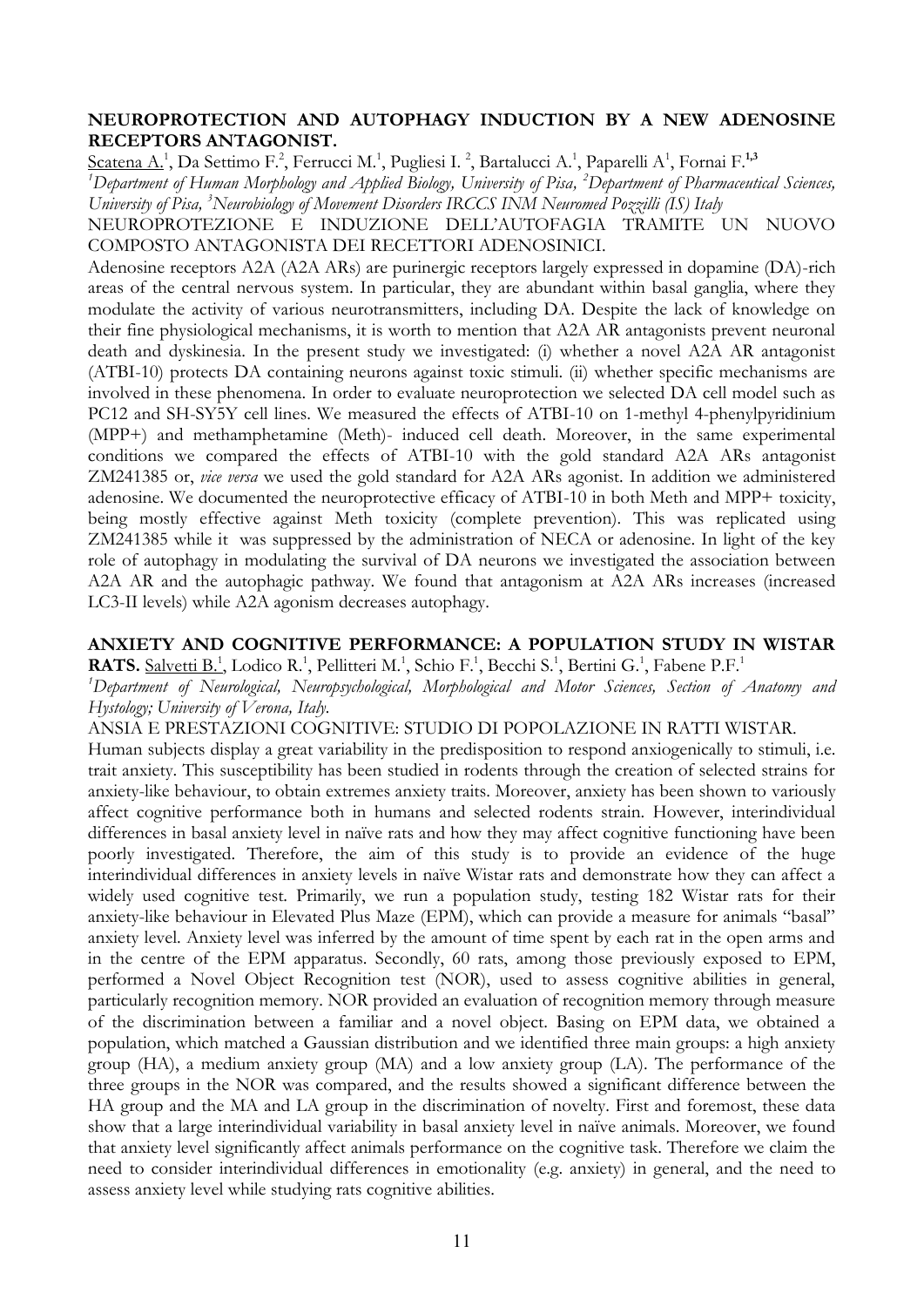## **NEUROANATOMIA E NEUROETICA**

#### **FILL THE GAP: FMRI AND 2PHOTON IMAGING CENTRAL NERVOUS SYSTEM**

M. Stanziano, G. Cirillo, D. De Luca, M. Papa

*Laboratorio di Morfologia delle Reti Neuronali – Dipartimento di Medicina Pubblica Clinica e Preventiva, Seconda Università di Napoli – Napoli- Italy*

Progress in intensive care has led to an increase in the number of patients who survive severe acute brain injury. Some of these patients permanently lose all brainstem functions (brain death), whereas others emerge from coma progressing through different stages before fully or partially (minimally conscious state) recovering consciousness, but most of them remain in a state of wakefulness without awareness (vegetative state). Clinical practice has shown the challenges in identifying signs of these patients" perception of environment and themselves, and misdiagnosis between vegetative state, minimally conscious state and locked in syndrome are very common. Bedside clinical assessment of residual brain functions in these patients is based only on inferences made from their motor responses, that can be limited or inconsistent. To date, the vast majority of studies have stressed the importance of etiology (traumatic or ischemic-anoxic) to determine prognosis of disorders of consciousness, but there is insufficient attention to their physiopathology and consequently there are no standards of care for targeted pharmacologic interventions, because of the lack of evidence-based studies. Integration of different neuroimaging techniques could help to find the connections between molecular neuronal mechanisms and specific connectivity patterns of activation in the brain of these patients, filling the gap between clinic, functional magnetic resonance imaging and neuroscience knowledge, improving the understanding of consciousness and related disorders. In particular, resting state functional connectivity studies allow the investigation of neuroglial networks without requiring subject's collaboration, only analyzing the intrinsic spatial properties of fMRI signal, in terms of its distribution coherence within the brain. These approaches let us challenging to parallel human brain network findings with molecular data achieved by 2-photon microscopy experimental studies.

# **II SESSIONE ANIMAL MODELS OF NEUROPATHOLOGIES: I. SMA**

#### **TIME-COURSE AND MECHANISMS OF MOTONEURON DEATH IN SMAII MICE**

Boido M., Toppino D., Piras A., Valsecchi V., Vercelli A.

*Neuroscience Institute Cavalieri Ottolenghi (NICO), University of Turin, Italy*

PROFILO TEMPORALE E MECCANISMI DELLA MORTE DEI MOTONEURONI NEI TOPI SMAII

Spinal muscular atrophy (SMA) is a recessive autosomal neuromuscular disease, due to the deletion of the telomeric survival motoneuron gene (SMN1), which leads to motor impairment, muscle weakness and atrophy, and premature death caused by motoneuron degeneration. However, the causes and the pathways of motoneuron death still remain elusive: at most, some authors hypothesized apoptosis in the earlier stages followed by necrosis at the later stages of SMA. Moreover, most studies focus on lower motoneurons, thus neglecting upper motoneurons. In order to clarify the occurring mechanisms, we have employed the murine model of SMA II (the intermediate form of SMA), which by day 5 determines motor dysfunction until death approximately at 13 days. In different set of experiments, we have collected brains and spinal cords from SMA II and wild type pups at postnatal day 9 (P9) and P13 for neuron counts and immunohistochemisty. In the meanwhile, throughout their lifespan, SMAII mice underwent a battery of motor tasks and were assessed daily for body weight and motor performance. We found a progressive worsening in most behavioral tests, closely related to motoneurons loss. Following Nissl staining, we have performed stereological counts to evaluate the number of upper and lower motoneuron. Our results confirm the reports of a progressive decrease in lower motoneuron number in SMA II mice compared with controls, but also highlight a parallel decrease in upper motoneurons. Immunohistochemistry against cleaved Caspase-3 put in evidence labeled motoneurons,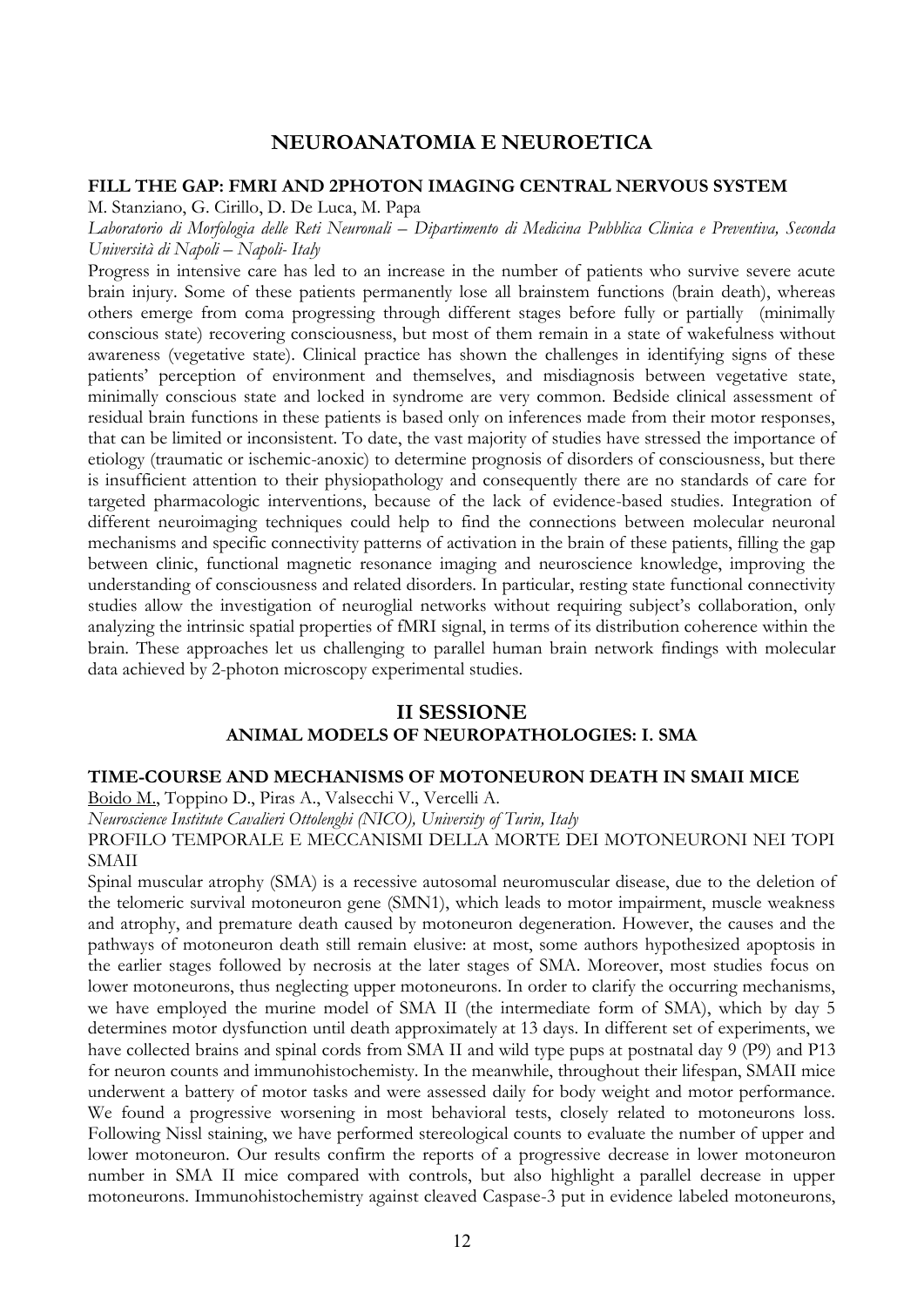thus suggesting an involvement of the apoptotic mode of cell death. In addition, LC3 positive vesicles were observed in SMAII lower motoneurons, implicating an upregulation of phagocytosis. Therefore, apoptosis and autophagy are involved in motoneuron death in SMAII mice, and understanding these mechanisms could be relevant in identifying new therapeutic strategies to protect motoneurons and maybe delay the disease progression. Supported by Girotondo Onlus grants.

## **MOTOR NEURON DEGENERATION IN A GENETIC MODEL OF SPINAL MUSCLE ATROPHY (SMA)**

Ferrucci M., Fulceri F., Toti L., Matarangasi A., Settimini L., Paparelli A., Fornai F.

*1 Department of Human Morphology and Applied Biology, University of Pisa, Italy, 2 IRCCS-INM Neuromed*

LA DEGENERAZIONE DEI MOTONEURONI IN UN MODELLO GENETICO DI ATROFIA MUSCOLARE SPINALE (SMA)

Spinal muscle atrophy (SMA) is an autosomal recessive neurodegenerative disorder which consists in the loss of motor neurons. This leads to progressive limb and trunk palsy. SMA is classified in three subtypes depending on disease onset and severity: type I (severe), type II (intermediate) and type III (mild). The pathophysiology of SMA is still unknown and no effective treatment is presently available. The genetic defect underlying SMA consists in mutations of the survival motor neuron gene (*SMN*), which is present in two copies, *SMN1* and *SMN2*. Experimental models of SMA are puzzling due to the embryonic lethality of mice knockout for the *Smn* gene. *Smn-/-* Mice expressing various compensatory copies of the human *SMN* genes have been recently developed providing valuable models to study SMA. In this study a transgenic type III SMA mouse model was characterized. The genotype (*SMN1 -/-*, *SMN2 +/+*, *SMN1A2G +/-*) allowed a long disease course to evaluate both behavioural and morphological deterioration. We used a variety of tests such as Rotarod test, Paw Grip Endurance test and stride length test. Morphological studies were carried out at light microscopy using common histological staining procedures. All mice presented a progressive muscular worsening evidenced by the loss of the limb extension reflex and the Paw Grip Endurance test failure. Analysis of the spinal cord of these transgenic type III SMA mice at lumbar level shows severe cell death involving motor neurons within the lamina IX. Moreover the size of spared motor neurons is augmented in SMA mice. These latter findings are very similar to those we described in the transgenic G93A mouse, a model for amyotrophic lateral sclerosis (SLA) characterized by a defect in autophagy. Studies are in progress to investigate the actual mechanism of motoneuron death in SMA.

# **INTERACTION BETWEEN HISTONE DEACETYLASE AND MICRO-RNA IN A MOUSE MODEL OF SPINAL MUSCULAR ATROPHY (SMA)**

Valsecchi V.,Grande V.,Boido M., Piras A., Vercelli A.

*Department of Anatomy, Pharmacology and Forensic Medicine, School of Medicine, University of Turin, Neuroscience Institute Cavalieri-Ottolenghi "N.I.C.O.", Italy.*

INTERAZIONE TRA LE ISTONE DEACETILASI E I MICRORNA IN UN MODELLO MURINO DI ATROFIA MUSCOLARE SPINALE

Proximal spinal muscular atrophy (SMA) is a common autosomal recessive neurodegenerative disease of spinal  $\alpha$ -motor neurons, and is the leading cause of death among infants and neonates with and incidence of 1/6000-1/10000 (Pearn, 1978). Symptoms include weakness and atrophy of both proximal limb and respiratory muscles. The primary cause of SMA is the deficiency of survival motor neuron (SMN) protein due to loss or mutation of the *smn1* gene (Lefebvre et al., 1995). Humans also bear a second copy of the gene, *smn2*, which differs from *smn1* chiefly by a C to T transition in exon 7. The majority of *smn2* transcripts lack exon 7 and encode a less functional protein. As the copy number of *smn2* increases, the severity of SMA symptoms decreases and the age of onset is delayed (Wirth et al., 2006). SMN is a widely expressed protein, highly conserved through evolution, with important roles in diverse aspects of RNA metabolism, including pre-RNA splicing, transcription, and metabolism of ribosomal RNAs. In addition, SMN may play other roles in motor neurons since they are uniquely susceptible to SMN protein deficiency, but the mechanism of selective disruption of the motor neurons in mice and humans remains unknown. In the last decade, histone deacetylase inhibitors have been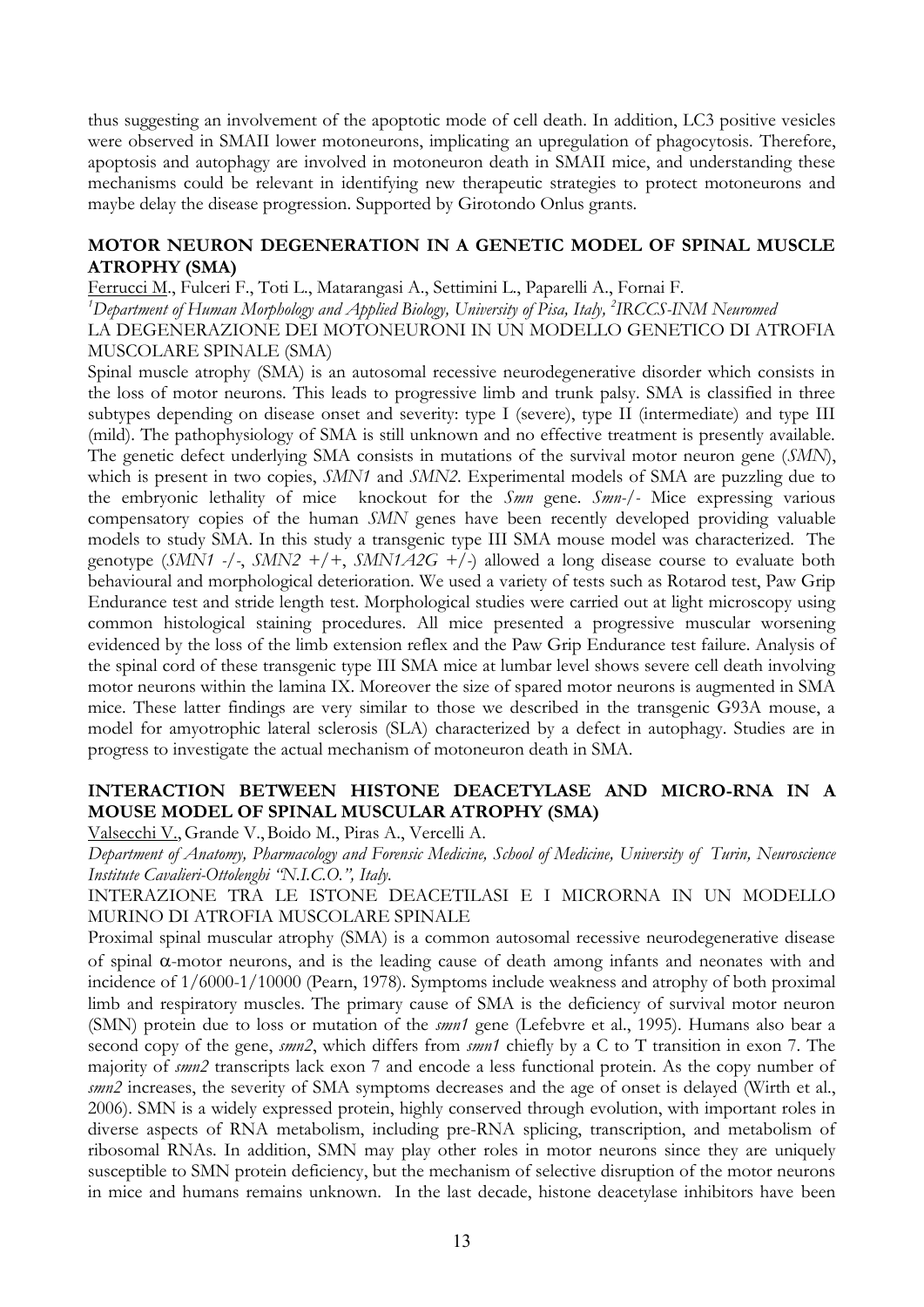shown to activate the *smn2* promoter, likely throught direct modification of the acetylation state of histones at the promoter (Kernochan et al., 2005). Recently, suberoylanilide hydroxamic acid (SAHA) significantly ameliorated the severe SMA phenotype in mice models, in terms of lifespan, improvement in motor function, increased number of motor neurons and increased size and occupancy of post synaptic sites of neuromuscular junctions and muscle fibers (Riessland et al., 2010).

Therefore, we aim to investigate the molecular mechanisms activated by histone deacetylase inhibitors in a mouse model of intermediate SMA.

First, we measure the expression of the microRNA-206 precursor, a skeletal muscle-specific microRNA which seems very important for the correct signaling between the motor neuron unit and the muscle fiber at the synaptic junction in a mouse model of amyotrophic lateral sclerosis (Williams et al., 2009). Our results show a different expression of the miRNA-206 precursor in muscle fibers of wild type animals compared to knock-out mice for the *smn1* gene. Then, we will measure histone deacetylase 4 (HDAC4) mRNA transcript levels to correlate them with the expression of miRNA-206. Finally, we are going to test histone deacetylates inhibitors on our mice and to test their phenotype after the treatment with several behavioral tests.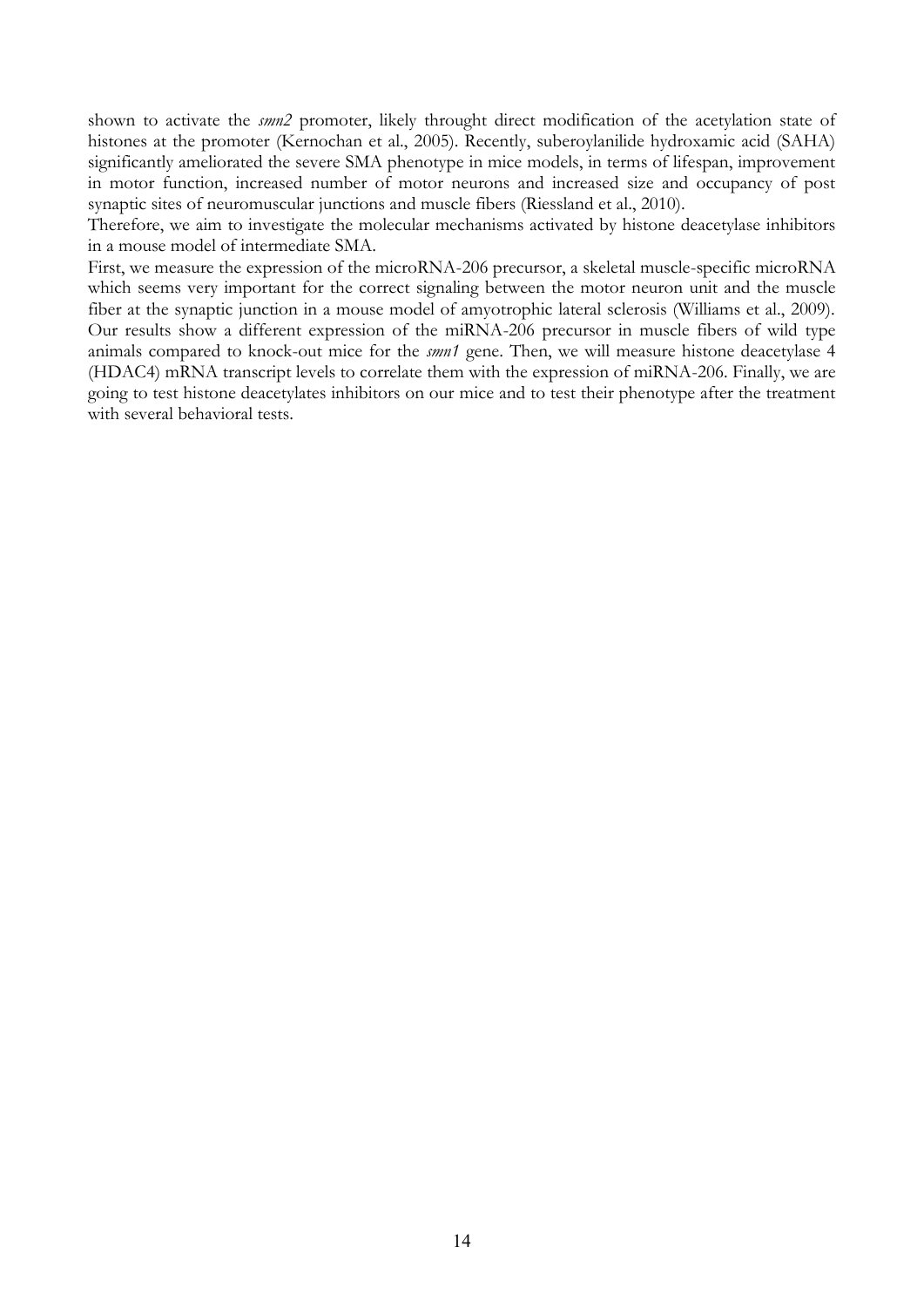# **III SESSIONE NEUROINFLAMMATION**

## **PRO-INFLAMMATORY CYTOKINES AND THEIR RECEPTORS EXPRESSION IN A MOUSE MODEL OF PARKINSON'S LIKE DISEASE**

Panaro M.A.<sup>1</sup>, Saponaro C.<sup>1</sup>, Cianciulli A.<sup>1</sup>, Mitolo V.<sup>1</sup>, De Nuccio F.<sup>2</sup>, <u>Lofrumento D.D.</u><sup>2</sup>, Nicolardi G.<sup>2</sup> *1 Department of Human Anatomy and Histology, University of Bari, Bari;*

*2 Department of Biological and Environmental Sciences and Technologies, Section of Human Anatomy, University of Salento, Lecce, Italy.*

#### ESPRESSIONE DI CITOCHINE PROINFIAMMATORIE E DEI RISPETTIVI RECETTORI IN UN MODELLO SPERIMENTALE DI PARKINSONISMO

Upregulation of inflammatory response in the brain is associated with a number of neurodegenerative diseases, including Alzheimer"s and Parkinson"s disease (PD), amyotrophic lateral sclerosis, multiple sclerosis. In particular PD is a common neurodegenerative pathological state characterised by the degeneration of dopaminergic neurons in the substantia nigra (SN) pars compacta, determining reduced dopamine levels in the caudate-putamen (CP) which lead to movement malfunction. Despite intensive research, the cause of neuronal loss in PD is poorly understood. To study the specific cause of PD, researchers have used a variety of toxins as agents to bring about damage to the dopaminergic neurons, such as 6-hydroxydopamine, 1-methyl-4-phenyl-1,2,3,6-tetrahydropyridine (MPTP), paraquat and rotenone. Among these, the MPTP poisoning leads to symptoms very closely matched to many features of Parkinsonian syndrome in both humans and animals. In this study we investigated, in an experimental MPTP mouse model of PD, the expression of pro-inflammatory cytokines interleukin (IL)-1  $\beta$ , tumor necrosis factor (TNF)-  $\alpha$  and IL-6 and their receptors in the SN and CP, in order to evaluate their involvement in this neurodegenerative disease. In MPTP-treated animals we observed a significant increase in IL-1  $\beta$ , TNF-  $\alpha$  and IL-6 mRNA expression levels both in the SN and CP in comparison with untreated mice. In addition, both mRNA and protein levels of IL-1RI, TNF- α RI and IL-6R were significantly enhanced in the SN of MPTP-treated mice in comparison to controls, whereas no significant differences were observed in the CP between treated and untreated mice. Overall, these results indicate a possible role of both pro-inflammatory cytokines and their receptors in the pathogenesis of PD.

### **MIGRATORY BEHAVIOUR OF DENDRITIC CELLS IN THE MOUSE BRAIN CORTEX IN NORMAL AND PATHOLOGICAL CONDITIONS BY MULTIPHOTON MICROSCOPY**

Laperchia C.<sup>1</sup>, Buffelli M.<sup>1</sup>, Seke Etet P.F.<sup>2</sup>, Bentivoglio M.<sup>2</sup>, Grassi-Zucconi G.<sup>2</sup>

*1 Section of Physiology and Psychology, 2 Section of Anatomy and Histology, Department of Neurological, Neuropsychological, Morphological and Movement Sciences, University of Verona, Italy*

IL COMPORTAMENTO MIGRATORIO DELLE CELLULE DENDRITICHE NELLA CORTECCIA CEREBRALE DI TOPO IN CONDIZIONI NORMALI E PATOLOGICHE ANALIZZATO MEDIANTE MICROSCOPIA A MULTIFOTONI

Dendritic cells (DCs) have an immune surveillance role in the central nervous system. It is well known that in normal conditions they maintain the immuno-tolerance by T-cell suppression and that their presence is limited to the meninges, choroid plexus and rarely to the brain parenchyma. During inflammation, DCs infiltrate the brain parenchyma, enhance their antigen processing capacity and promote the initiation of immune responses by T-cell activation. Information on DCs *in vivo* in the CNS is very limited. We are investigating the dynamic behavior of the DCs in the mouse brain cortex *in vivo* in normal conditions and in a model of chronic neuroinflammation represented by infection with the parasite *Trypanosoma brucei* (*Tb*), the causative agent of African trypanosomiasis. This disease evolves in humans and experimental animals in two stages: an early stage, in which *Tb* invade peripheral organs through the hemolymphatic system; and a late meningoencephalitic stage with severe consequences on nervous system functions. In order to visualize dynamic cell processes in healthy mice and in mice infected with the non-human pathogenic subspecies *Tb brucei*, a little craniotomy was performed leaving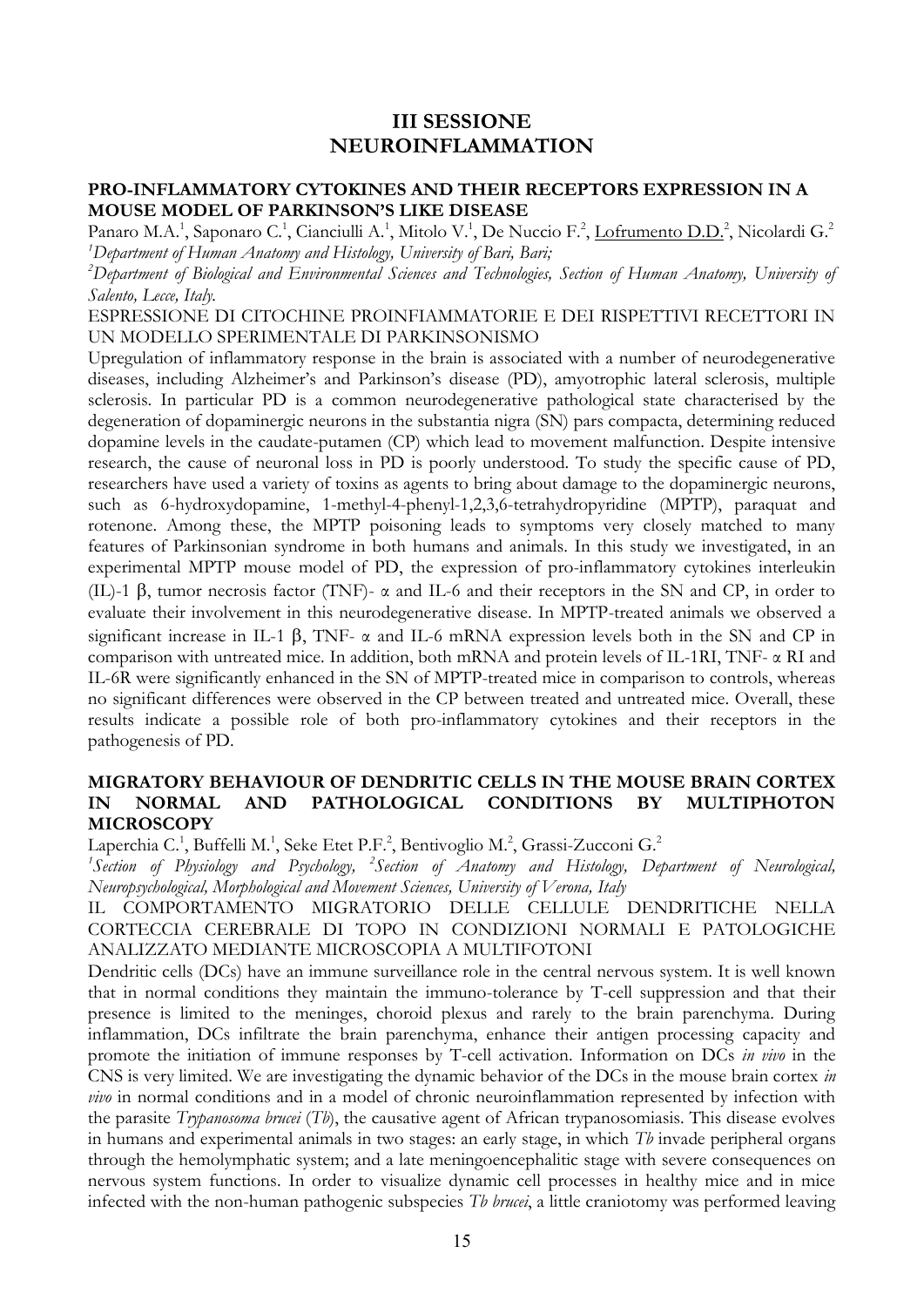the dura mater unperturbed and the bone flap was replaced by a coverglass. This chronic implantation provides an excellent optical access for multiphoton acquisition *in vivo*, allowing high-resolution imaging over time. Blood vessels were visualized by iv injection of TRITC-conjugated dextran. Fourdimensional reconstruction  $(x,y,z,t)$  of transcranial images were analyzed by Imaris software to track the migratory route of DCs, their position with respect to the vasculature over time, and their movement features (crawling, rolling, etc.). The initial results of this study show that in the healthy brain DCs are mainly localized in the meninges, they are motionless and exhibit a round shape. In addition, with the progression of *Tb brucei* infection DCs have been observed to penetrate the brain parenchyma from the meninges, their number increases and their motility is enhanced. At an advanced phase of the infection, phagosome- like structures are also observed in the brain parenchyma. The data suggest an involvement of DCs in pathogenetic mechanisms and severity of *Tb* brain infection. *In vivo* experiments with fluorescent *Tb brucei* are in progress to visualize in the brain potential interactions between the parasite and host immune cells represented by DCs.

# **PROGRESSION OF TRYPANOSOMA BRUCEI AND T CELL INVASION OF THE BRAIN PARENCHYMA IN THE RAT**

Seke Etet P.F., Palomba M., Colavito V., Yuan-Zhong Xu, Wang R., Grassi-Zucconi G., Bertini G., Bentivoglio M.

*Section of Anatomy and Histology, Department of Neurological, Neuropsychological, Morphological and Movement Sciences, University of Verona, Italy*

PROGRESSIONE DELL"INVASIONE DI *TRYPANOSOMA BRUCEI* E LINFOCITI T NEL PARENCHIMA CEREBRALE DEL RATTO

Human African trypanosomiasis (HAT) is a severe disease caused by *Trypanosoma brucei* (*Tb*). The first stage of the infection evolves into the second stage when *Tb* invades the brain parenchyma crossing the blood-brain barrier (BBB). No detailed information of the timing and progression of the BBB crossing by lymphocytes events are available. Parasite neuroinvasion and infiltration of CD4+ and CD8+ T cells were here investigated in rats infected with *Tb brucei (Tbb)* by immunocytochemistry and quantitative analyses from day post-infection (dpi) 1 to 24. The analyses were correlated with two parameters previously considered robust symptoms of second stage: body weight loss and the onset of sleep-onset rapid eye movement (SOREM) episodes detected by means of continuous telemetric recording. In our rat infection model the disease has a duration of about 35 days. The findings revealed that parasite neuroinvasion starts relatively early, with parasite detection in the brain parenchyma at dpi 9 and a considerable number of parasites from dpi 12 onward. Comparison of parasites in the parenchyma of anterior *versus* posterior brain regions showed a prevalence of parasite density in the posterior hypothalamic regions, and a temporal increase much more evident anteriorly than posteriorly, where marked parasite density exhibited instead an oscillation. Lymphocyte infiltration initiated at the time of parasite neuroinvasion and showed a quantitative progression. Body weight loss was consistently observed only at an advanced stage of infection associated with high lymphocyte infiltration. SOREM episodes started early post-infection and their number and duration did not reflect the amount of parasites in the brain parenchyma. Altogether the findings show that *Tbb* and T-cell entry in the brain parenchyma is a process which starts relatively early after infection and develops over time with regional differences of parasite invasion, suggesting regional differences of BBB permeability during the infection. The study elucidates temporal and regional features of *Tbb* neuroinvasion and accompanying lymphocyte infiltration and points to the importance of inflammatory cells in functional alterations.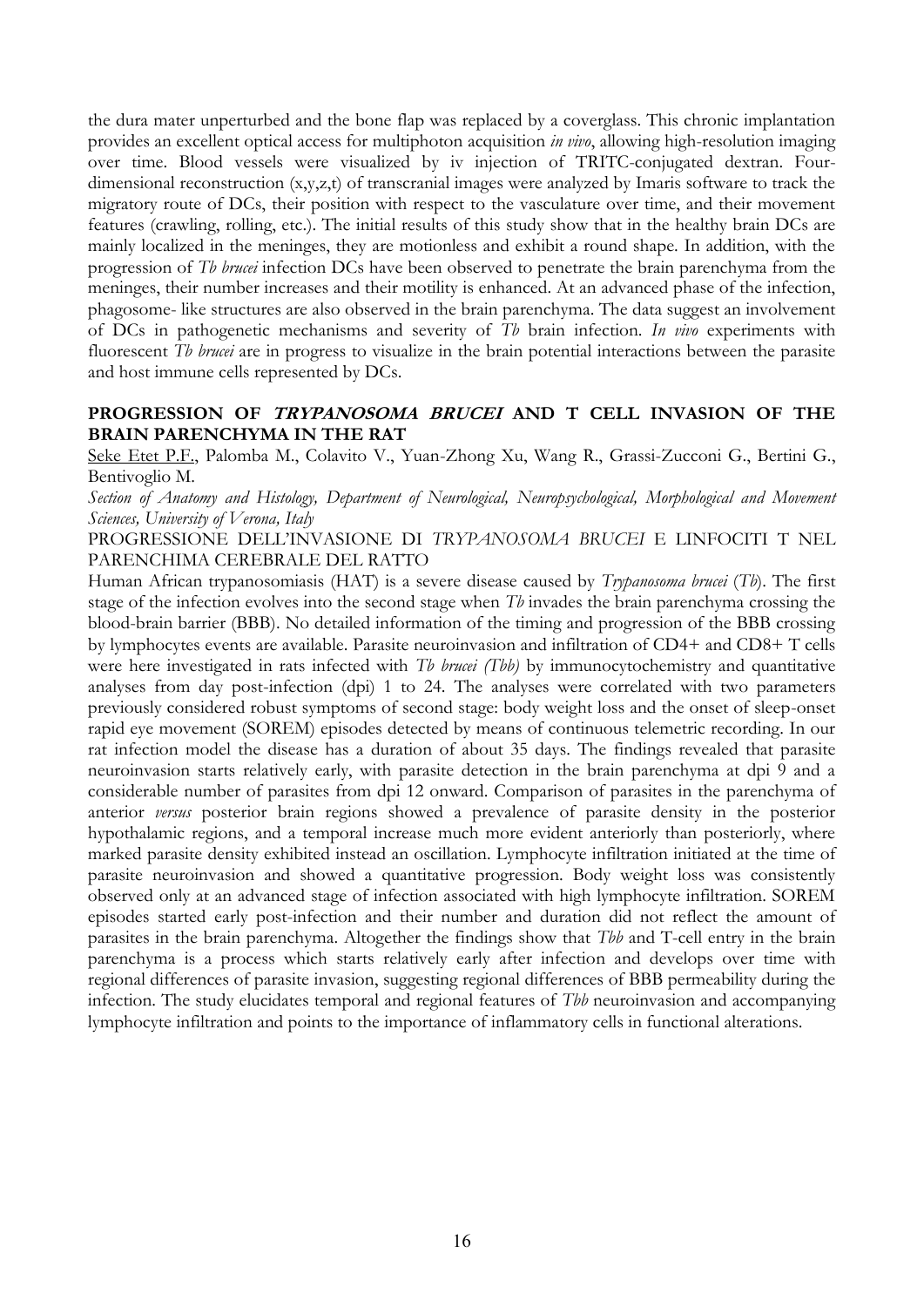### **OLIGODENDROCYTE PRECURSOR RESPONSE IN CEREBRAL CORTEX OF EAE MICE**

Virgintino D., Girolamo F., Ferrara G.,\* Strippoli M., Rizzi M., Errede M., Roncali L.

*Department of Human Anatomy and Histology "Rodolfo Amprino", University of Bari Aldo Moro, School of Medicine, Bari; \*Department of Biochemistry and Molecular Pharmacology, Mario Negri Institute for Pharmacological Research, Milano, Italy*

RISPOSTA DEI PRECURSORI DEGLI OLIGODENDROCITI NELLA CORTECCIA CEREBRALE DI TOPI EAE

Although several studies carried out on demyelinating lesions of spinal cord in experimental autoimmune encephalomyelitis (EAE) have described the response of cells of the oligodendrocyte (OL) lineage to the disease, relatively little is known about the involvement of these cells in cerebral cortex pathology as a consequence of the difficulty of revealing signs of demyelination in standard models, MOG-induced, of EAE. In our analysis we decided to firstly analyse the putative involvement of the cortex during EAE and then the possible response of the OLs to the events of demyelination. A broad panel of cell-specific and myelin-specific markers were used to reveal and quantitatively evaluate, in healthy brains and during early (6 days post onset; dpo) and late (30 dpo) EAE, (1) levels of cortex myelination, (2) activation of macrophage/microglia cells, (3) antigenic phenotype and (4) proliferation and/or shortage of OLs. (1) On MBP/MOG immunolabelled sections, a significant reduction of myelinated nerve fibres was observed already at 6 dpo in the supragranular and granular layers and in subcortical white matter. Myelin reduction was more evident in subpial layers and extended towards the deeper layers in restricted cortex areas. (2) Activated CD45<sup>low</sup>/C11b-reactive microglia and a sparse infiltrate of CD45<sup>high</sup>-macrophage-like cells were detectable throughout all the cortex, without any evident relation with the vasculature. The described results prompted us to further investigate the cells of the OL lineage which were (3) identified as A2B5<sup>+</sup> 'glial restricted progenitors' (GRPs); NG2<sup>+</sup>/O4<sup>-</sup> oligodendrocyte precursor cells (OPCs)/polydendrocytes; NG2+/O4+ pre-OLs; NG2-/O4+ premyelinating OLs; and CNPase<sup>+</sup>/MBP<sup>+</sup>/MOG<sup>+</sup> mature OLs. (4) In EAE A2B5<sup>+</sup> GRPs and NG2<sup>+</sup> OPCs were found to be increased during the early phases of the disease to then diminished in the late phase together with NG2+/O4+ pre-OLs and mature OLs. The prematurative cell type represented by NG2/O4<sup>+</sup> pre-myelinating OLs, although stable in number in the late disease, did not seem to be able to sustain the depleted compartment of myelinating OLs hence impairing remyelination of the damaged cortex areas.

Acknowledgements - This work was supported by grants from Regione Puglia (Italy) Neurobiotech (Progetto Strategico PS124, 2006) to L R and from Fondazione Cassa di Risparmio di Puglia (FCRP, 2010) to DV.

# **LETTURA MAGISTRALE**

# **MORPHOLOGICAL BASES OF THE LEUCOCYTE/ENDOTHELIAL CELL INTERACTIONS IN EXPERIMENTAL EPILEPSY.**

P.F. Fabene

Università di Verona

BASI MORFOLOGICHE DELLE INTERAZIONI TRA LEUCOCITI E CELLULE ENDOTELIALI NELL"EPILESSIA SPERIMENTALE

Structural brain alterations have been considered to play the key role in the etiology of different neurological diseases, and in particular in epilepsy. We recently proposed that, instead, structural alterations observed in this neurological condition may be independent to the altered neuronal excitability . In particular, we suggested that we should focus the attention also to attention to nonneuronal cells. In recent years growing evidence suggest that astrocytes, microglia, blood leukocytes and blood-brain barrier breakdown are involved in the pathogenesis of epilepsy. In particular, leukocyteendothelium interactions and eventually subsequent leukocyte recruitment in the brain parenchyma seem to represent key players in the epileptogenic cascade. In conclusion, we want to emphasize the necessity to shift the attention to single cell type, like neurons, to the more complex cell network present in the brain, to better elucidate anatomical correlates of brain pathologies.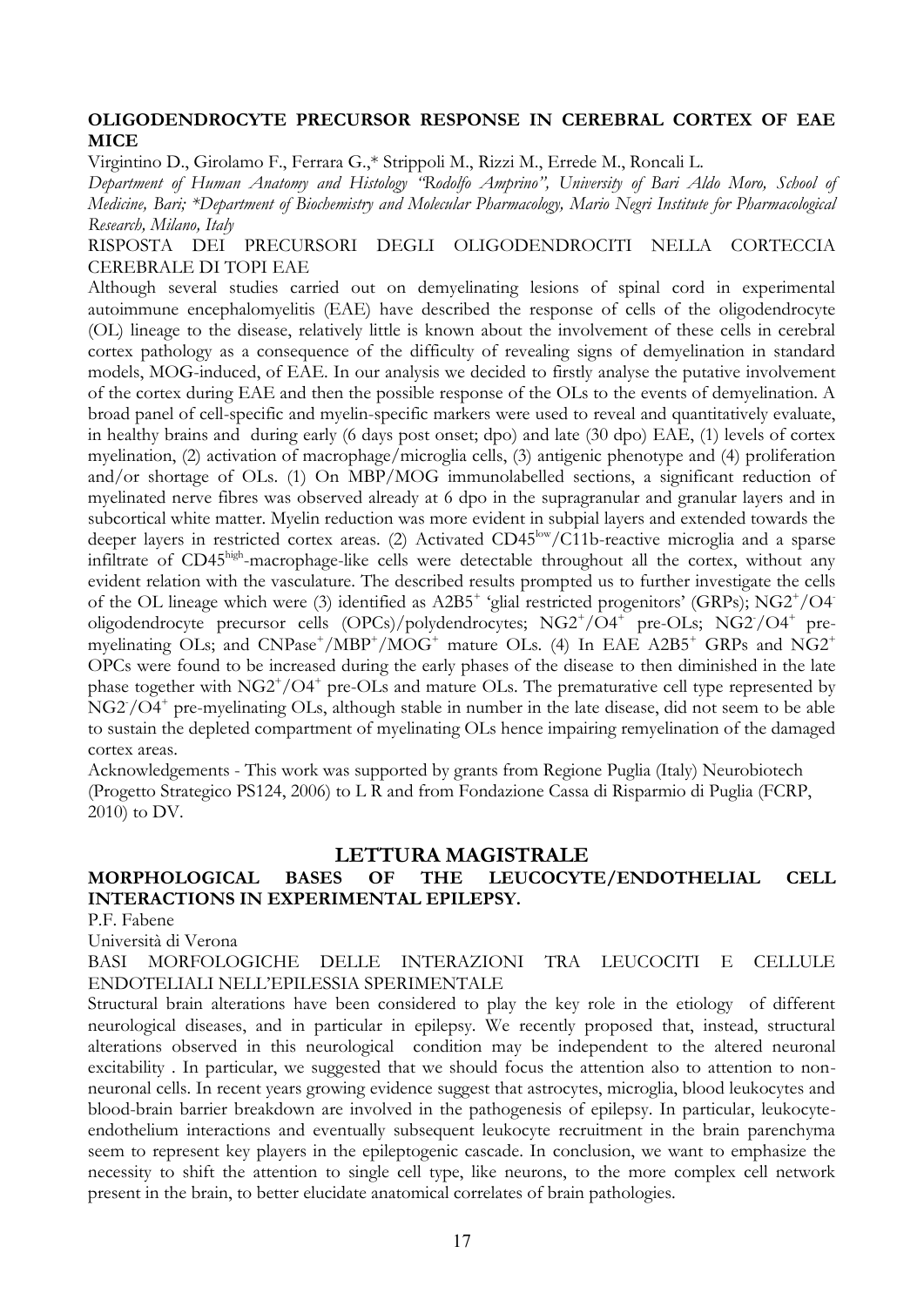# **IV SESSIONE SYSTEMATIC, CHEMICAL AND DEVELOPMENTAL NEUROMORPHOLOGY**

# **TESTOSTERONE REGULATES ADULT NEUROGENESIS IN RAT SVZ**

Farinetti A.<sup>1</sup>\*, Vercelli A.<sup>1</sup>\*, Peretto P.<sup>2</sup>\*, Panzica G.C.<sup>1</sup>\*

*1 Department of Anatomy, Pharmacology and Forensic Medicine, University of Turin, Italy, 2 Department of Animal and Human Biology, University of Turin (Italy), \*Neuroscience Institute of Turin - Cavalieri Ottolenghi Foundation* IL TESTOSTERONE REGOLA LA NEUROGENESI NELLA SVZ DEL RATTO ADULTO Adult neurogenesis is a process occurring within the Central Nervous System in the olfactory bulbs, in the subventricular zone (SVZ), and in the dentate gyrus. Steroid hormones are supposed to play a role in regulating this phenomenon, therefore we studied here the activational effects of Testosterone (T) on the proliferation of neuroblasts in the SVZ. To this aim, we analyzed three groups of 5 adult male rats: castrated rats (CX), castrated and treated with T (CX+T), and controls rats (CN). All the animals received two intraperitoneal injection of BrdU and were sacrificed one day after the last BrdU administration to investigate the proliferation within the SVZ. The rate of neurogenesis was evaluated through the counting of immunocytochemically stained BrdU-positive cells. For the quantitative evaluation, we analysed three sections per animal, taken at rostral (Bregma 2.20 mm), intermediate (Bregma 1.60 mm) and caudal (Bregma 1.20 mm) levels. Our data revealed a significant decrease in the area covered by BrdU-positive elements in CX animals in comparison to both CX+T and CN. This effects is however limited to the intermediate level of SVZ. Moreover, we divided the SVZ in three areas: dorsal area, medial and lateral wall of the lateral ventricle and we made a stereological analysis on six sections *in serie* for animal. In lateral wall of the lateral ventricle, quantitative analysis revealed that the estimated number of BrdU-positive cells, in the CX group, is statistically lower in comparison to the other two groups. In conclusion, present data suggest that the decrease of circulating levels of T caused by castration induces a decrease of the rate of neurogenesis in specific parts of the SVZ. Supported by Regione Piemonte, University of Torino and Fondazione San Paolo.

# **MORPHOLOGICAL FEATURES AND VIABILITY OF OLFACTORY ENSHEATHING CELLS IN DIFFERENT CULTURE CONDITIONS.**

Pellitteri R.<sup>1</sup>, Ranno E.<sup>1</sup>, Catania M.V.<sup>1</sup>, Zaccheo D.<sup>2</sup>

*1 Inst. of Neurological Sciences, CNR, Section of Catania (Italy); 2 Dept. Experimental Medicine, University of Genoa (Italy).*

CARATTERISTICHE MORFOLOGICHE E SOPRAVVIVENZA DELLE CELLULE GLIALI OLFATTIVE CRESCIUTE IN DIFFERENTI CONDIZIONI DI COLTURA.

Olfactory Ensheathing Cells (OECs) represent a particular type of glial cells which support the continuous neuronal turn-over of the olfactory district and ensheath olfactory axons from the epithelium to the olfactory bulb. *In vitro*, OECs, as source of neurotrophic factors, promote axonal growth supporting axonal extension. In *in vivo* studies, some authors have shown that OECs form myelin promoting remyelination of damaged axons, expressing a myelin constituent. Consequently, OECs transplantation appears to be a promising treatment for spinal cord injury (SCI). On the contrary, the functional recovery of SCI is limited. This might be ascribed to the microenvironment at the lesion site, which shows deprivation of growth factors, nutrients and oxygen. To evaluate the effects of these factors, in the present study we used an *in vitro* approach by growing OECs in condition of hypoxia and serum deprivation. OECs were prepared from neonatal mouse olfactory bulbs and grown in different conditions: some OECs were grown both with DMEM/FBS and DMEM/FBS with GDNF. Other OECs were grown both with serum-free DMEM/F12 medium and DMEM/F12 added with GDNF. All these conditions were repeated with an anoxic insult, inverting coverslips with OECs in their wells and thus lowering the concentration of oxygen. After a week, the cells were processed for immunocytochemical procedure. Our results show that both serum and oxygen deprivation induce a reduction of the cellular survival. In particular the combination of both insults resulted in a more pronounced effect compared with controls. Moreover, we considered the effect of the growth factor GDNF, and observed that it exerted a positive influence only when OECs were grown in serum-free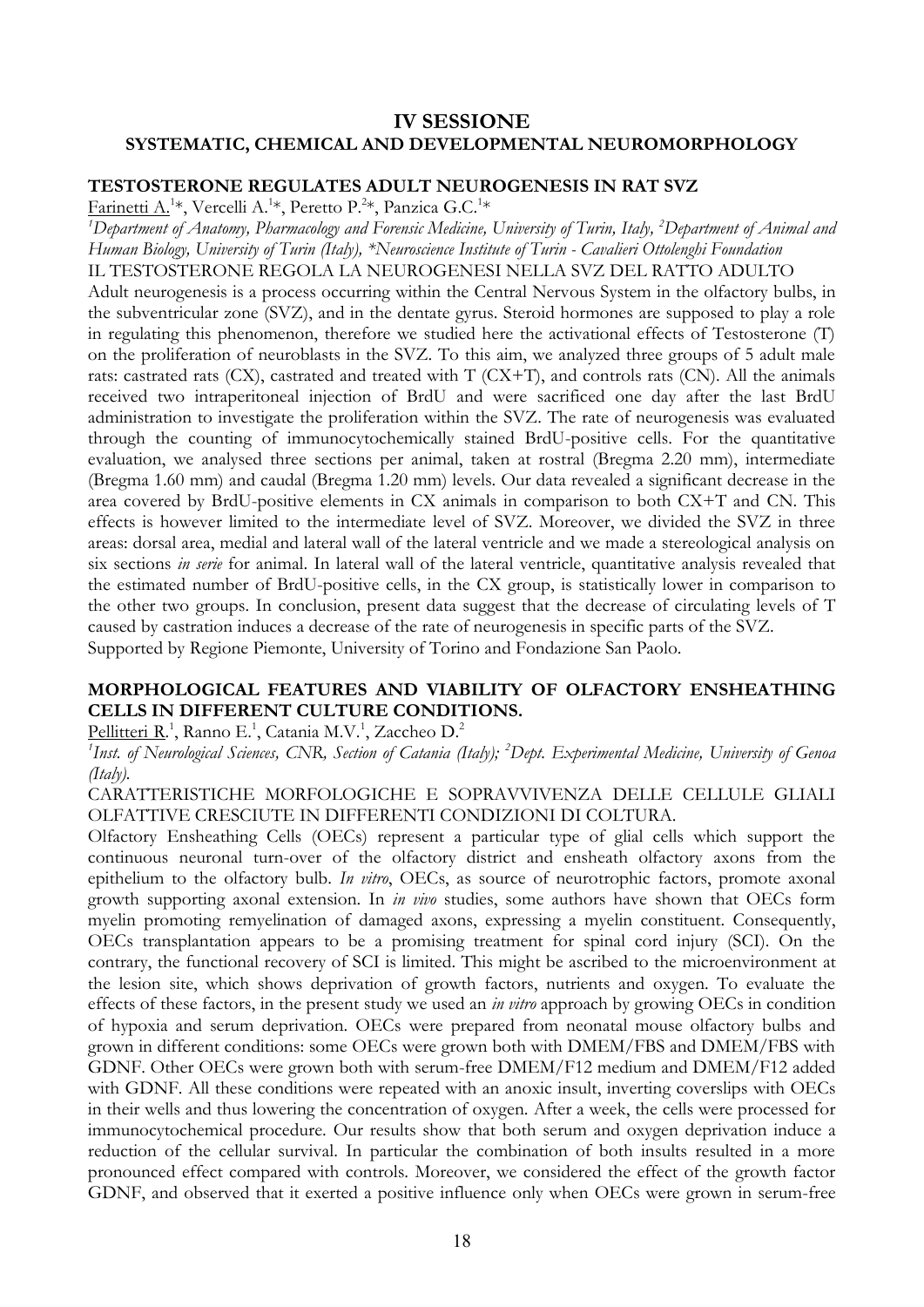DMEM/F12, whereas it increased their ability to form clusters. GDNF exerted no positive effect on OECs grown in anoxic conditions both in the presence and in the absence of serum. The morphological features of OECs present differences depending on the growth conditions: in controls they exhibited both star and spindle shape, while grown in serum-free medium formed clusters. The cells exposed only to anoxic insult showed a flat shape, but when exposed to both insults formed clusters of small size cells. This model allows us to simulate secondary events during SCI. The observation that GDNF alone does not rescue OECs from anoxic insult but only from serum deprivation suggest that OECs transplantation would be helpful to promote functional recovery in SCI if combined with a cocktail of trophic factors.

## **EVALUATION OF BEHAVIOURAL PERFORMANCE IN A RAT MODEL OF PRENATAL CEREBRAL MALDEVELOPMENT**

Lodico R.<sup>1</sup>, Pellitteri M.<sup>1</sup>, Schio F.<sup>1</sup>, Becchi S.<sup>1</sup>, Colavito V.<sup>1</sup>, Tognoli C.<sup>1</sup>, Bertini G.<sup>1</sup>, Fan Q.Y.<sup>2</sup>, Ramakrishna S.<sup>2</sup>, Marchi N.<sup>2</sup>, Fazio V.<sup>2</sup>, Hallene K.<sup>2</sup>, Janigro D.<sup>2</sup>, Fabene P.F.<sup>1</sup>.

*1 Department of Neurological, Neuropsychological, Morphological and Motor Sciences, Section of Anatomy and Histology, University of Verona, Italy. 2 Cerebrovascular Research Center, Department of Molecular Medicine, Cleveland Clinic Foundation, Cleveland, OH, USA.*

VALUTAZIONE DELLE PERFORMANCE COMPORTAMENTALI IN UN MODELLO DI MALFORMAZIONE CEREBRALE PRENATALE NEL RATTO.

Malformations of cortical development (MCD) are one of the most common causes of neurological disabilities including autism, mental retardation and epilepsy. To mimic a disruption of cortical formation in rodents, methylazoxymethanol (MAM) and thalidomide (THAL) are often used to affect two key processes on the brain development, neurogenesis and vasculogenesis respectively. Rats prenatally exposed to MAM and THAL show a particular type of brain, altered both in morphology and in functionality, when they observed at early postnatal days. These malformations consist in abnormal ventricular size, hemispheric asymmetry, gliosis in regions of focal leakage of blood brain barrier, abnormal hippocampal connectivity and mossy fibers sprouting. While morphological abnormalities gradually disappeared at adult stages, alterations in connectivity and sprouting of specific cerebral areas are not reversible, and persisted well into adulthood. Based on these results, we hypothesized the possibility that these animals will have an altered pattern of motor behaviours and cognitive abilities. The aim of this study is to characterized the behavioural phenotype of rats prenatally exposed to MAM and THAL. Pregnant Sprague-Dawley rats were injected with 7,5 mg/kg of MAM and 15mg/kg of THAL at day 14/15 of gestation, while the control animals were injected with saline. Male and female pups were tested in the Surface Righting test and in the Negative Geotaxis test at 2, 4, 6, 8, 10, 12, 14 and 16 post-natal day (PND), in order to investigate their motor functions and coordination pattern. From PND20 to PND51 animals were subjected to Novel Object Recognition test (PND20 and PND45), to the Enriched Open Field test (PND27 and PND51), and to Elevated Plus Maze test (PND34), to evaluate their recognition memory abilities, their exploratory activity and their anxiety level respectively. Body weight was measured right after each experimental session. The results of this preliminary study allowed us to examine behavioural features of MAM-THAL rats, that can provide indications for a possible classification of this model into a specific pathological profile of disease.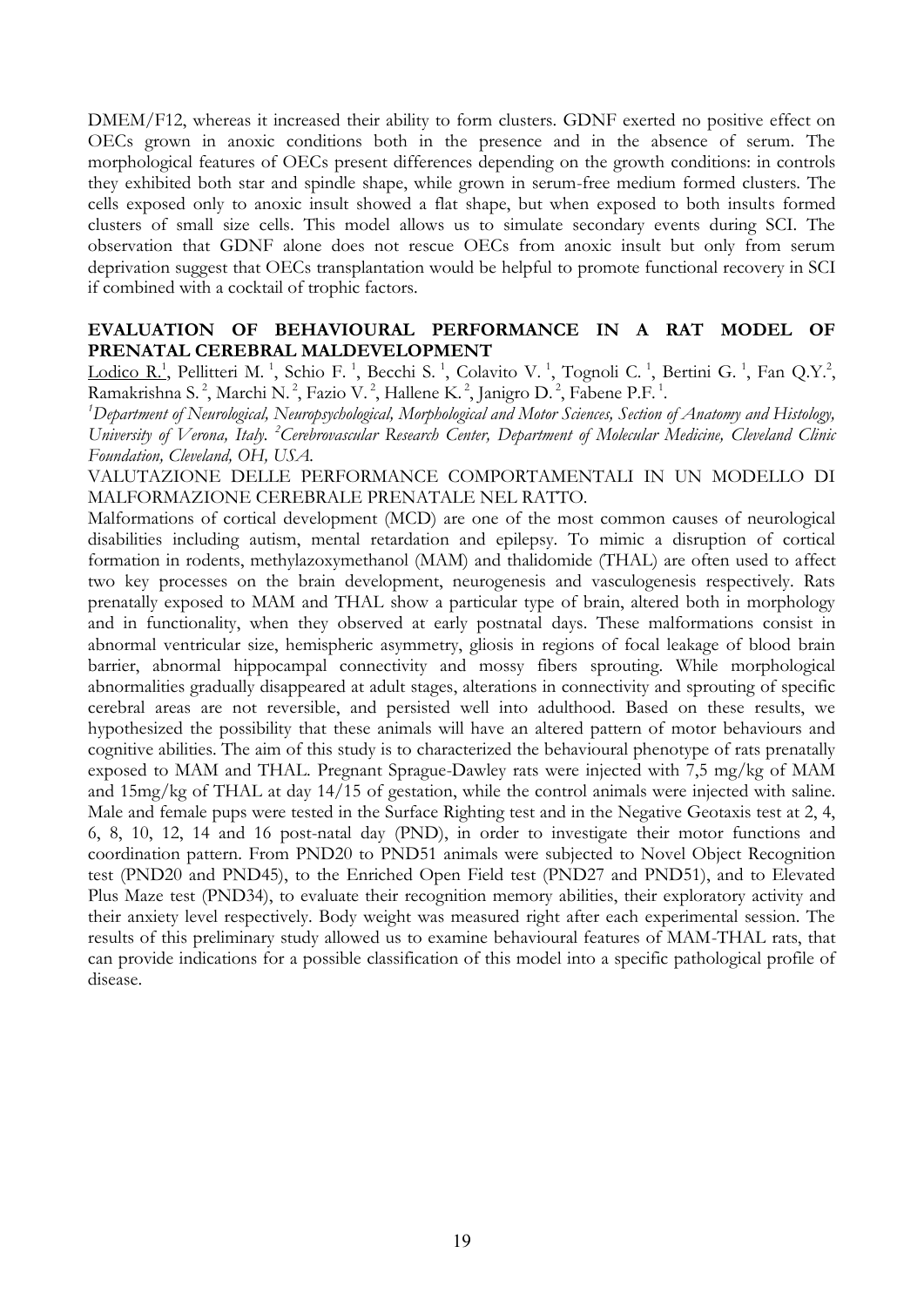### **SYNAPTOBREVIN, SNAP-25 AND SYNTAXIN ARE DIFFERENTLY EXPRESSED BY GLUTAMATERGIC AND GABAERGIC AXON TERMINALS OF THE RAT CEREBELLAR CORTEX**

Benagiano V., Lorusso L., Flace P., Sblano S., Rizzi A., Ambrosi G.

*Dipartimento di Anatomia Umana e Istologia "R. Amprino" – Università di Bari*

SINAPTOBREVINA, SNAP-25 E SINTAXINA SONO ESPRESSE IN MODO DIFFERENZIALE DAI TERMINALI GLUTAMATERGICI E GABAERGICI DELLA CORTECCIA DEL CERVELLETTO DI RATTO

The study aimed to describe the distribution of the synaptobrevin, a SNARE protein localized on the vesicle membrane (vSNARE), and SNAP-25 and syntaxin, SNARE proteins localized on the presynaptic membrane, within the glutamatergic and GABAergic axon terminals of the rat cerebellar cortex. The co-localization of synaptobrevin-2 or SNAP-25 or syntaxin-1a with vGLUT-1 and vGLUT-2, as concerned the glutamatergic synapses, and with GAD-65/67, as concerned the GABAergic synapses, was revealed by double labelling light microscope immunohistochemical techniques. Results and discussion. Axon terminals which co-localized vGLUT-1 with synaptobrevin-2 or SNAP-25 or syntaxin were widely distributed in the molecular, Purkinje and granular layer, consistent with the hypothesis that the release of glutamate by the terminals expressing vGLUT-1 require the presence of the above SNARE proteins. On the contrary, among the glutamatergic terminals expressing vGLUT-2, only those localized in the granular layer co-localized also synaptobrevin-2, SNAP-25 and syntaxin. Finally, the co-localization of GAD-65/67 and synaptobrevin-2 or SNAP-25 or syntaxin was observed only occasionally, in terminals forming the pinceau on the inner pole of Purkinje neurons. Conclusion. Synaptobrevin-2 or SNAP-25 or syntaxin characterized only a part of glutamatergic axon terminals of the cerebellar cortex. All the glutamatergic terminals expressing vGLUT-1, namely those belonging to parallel fibres, in the molecular layer, and mossy fibres, in the granular layer, expressed also these SNARE proteins. The same proteins where not detected in the glutamategic teminals of climbing fibres expressing v-GLUT-2. The GABAergic terminals in the molecular layer, belonging to stellate and Purkinje neurons, and in the granular layer, belonging to Golgi, Lugaro and candelabrum neurons, never expressed above SNARE proteins. The only GABAergic terminals which occasionally co-localized GAD-65/67 and synaptobrevin-2, SNAP-25 and syntaxin were those belonging to the basket neurons.

# **AXON DIAMETERS, CONDUCTION VELOCITIES AND COMMUNICATION DELAYS BETWEEN CORTICAL SITES: A NOVEL COMPUTER-ASSISTED APPROACH TO STUDY CORTICAL DYNAMICS IN PRIMATE BRAIN**

Tomasi S.<sup>1</sup>, Caminiti R.<sup>2</sup>, Innocenti G.M.<sup>3</sup>

<sup>1</sup> Neuroscience Institute Cavalieri Ottolenghi (NICO), Dept. Anatomy, Pharmacology and Forensic Medicine, University *of Turin, Italy; 2 Dept Physiology and Pharmacology, University of Rome "La Sapienza", 00185 Rome, Italy; 3 Dept. Neuroscience, Karolinska Institutet, S-171 77 Stockholm, Sweden*

DIAMETRI ASSONALI, VELOCITA" DI CONDUZIONE E ASINCRONIE NELLA COMUNICAZIONE TRA AREE CORTICALI: UN NUOVO APPROCCIO COMPUTERIZZATO PER LO STUDIO DELLE DINAMICHE CORTICALI NEL CERVELLO DI PRIMATE

The connectivity between brain sites is anatomically and functionally established through bundles of axons (tracts) whose diameters and lengths determine the temporal profile of activation of each site in response to a given stimulus. Conduction delays can be estimated on the basis of tract length and of the diameter of axons within each tract, which in turn determines their conduction velocity. In particular, the comparison of axon diameter and length of tracts originating from cortical areas with different position along the antero-posterior axis of the brain can give an estimate of conduction delays existing between different cortical and subcortical sites, which is an important determinant of cortical dynamics. In the present work we used biotinylated dextran amine (BDA) injections to trace axon fibers originating from 7 different cortical sites (prefrontal, premotor, motor, somatosensory, parietal, striate and peristriate visual) in 5 long-tailed macaques (*Macaca fascicularis*). For each labeled system of fibers,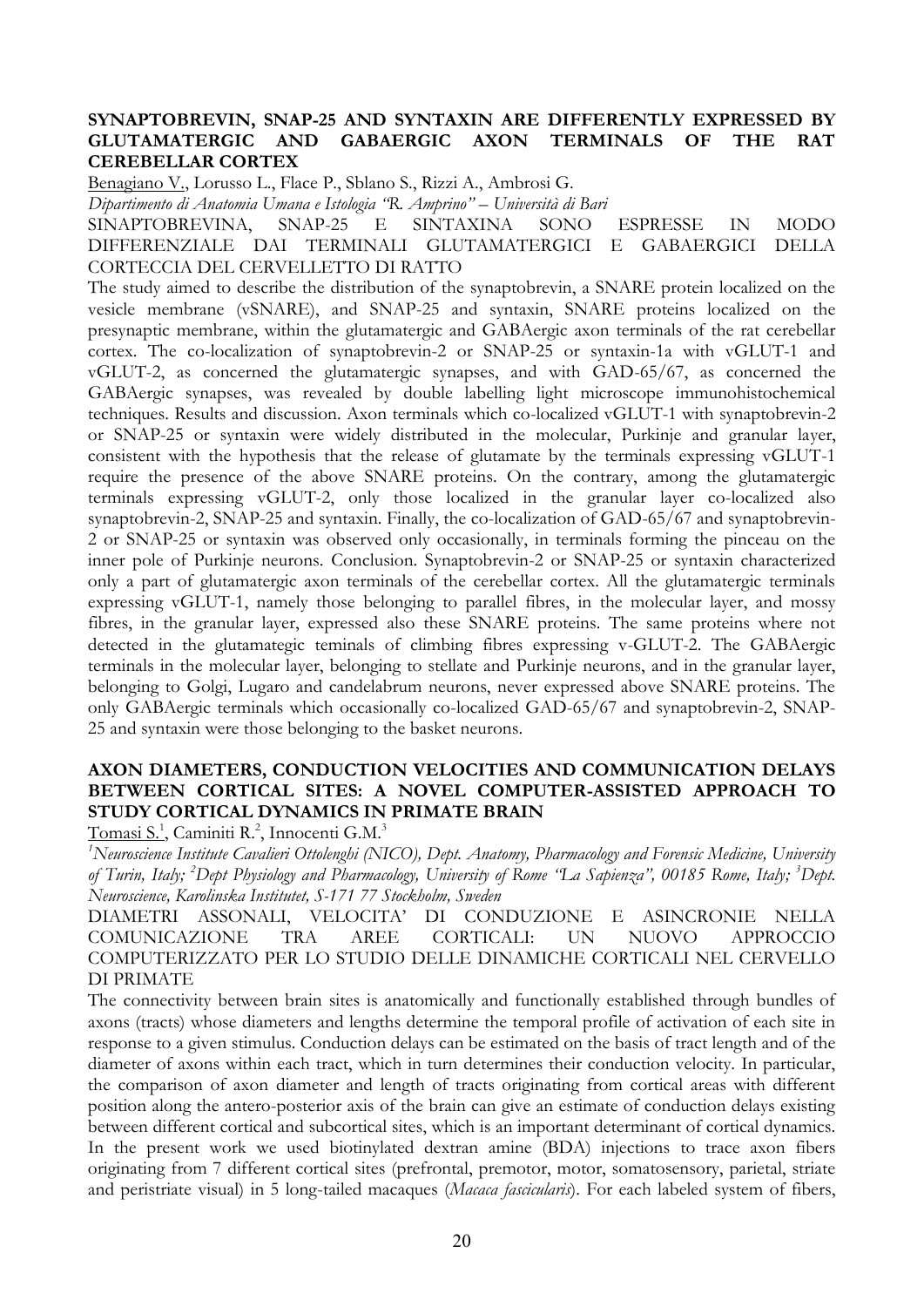we identified clusters of axons reaching short or long distance targets in the ispilateral hemisphere (intracortical fibers), deep nuclei (cortico-thalamic fibers) or in the contralateral hemisphere (callosallyprojecting fibers) in BDA-reacted coronal sections using the Neurolucida software. Axon diameters were measured in regions of maximal density of labeled axons and axonal profiles were approximated to circles whose size was incremented in steps of  $0.07\mu$ m. Approximately 12,400 axon diameters were measured. Tract trajectory and length were three-dimensionally reconstructed and measured after the visualization of labeled axons in approximately one hundred serial section along the z axis and 3D solid reconstruction. Linear regression analysis was used to evaluate whether a relation exists between axon diameter and i) length of tracts, ii) degree of myelination at the site injected and iii) the somatic diameter of the projecting neurons. For each site of injection, conduction velocity was determined on the basis of axon diameter distribution as measured in the corresponding tracts; conduction delays were estimated by multiplying conduction velocity with tract length. In conclusion this approach allowed a precise estimate of conduction velocities within the brain and provided a promising tool to model intrahemispheric and interhemispheric delays and to explore their role on cortical dynamics.

# **V SESSIONE PNS: FROM ANATOMY TO DISEASE**

# **PRIMARY CO-CULTURE OF ADULT DISSOCIATED DORSAL ROOT GANGLIA CELLS: STUDY OF NEURON-GLIAL CELLS INTERACTION**

Alessia G.<sup>1</sup>, Foggetti A.<sup>1</sup>, Muratori L.<sup>2</sup>, Perroteau I.<sup>1</sup>, Fornaro M.<sup>2</sup>

*1 Dipartimento di Biologia Animale e dell'Uomo, Università degli studi di Torino, Torino*

*2 Dipartimento di Scienze Cliniche e Biologiche, Ospedale San Luigi Gonzaga, Orbassano, Università di Torino, Torino* COLTURE PRIMARIE DI CELLULE DISSOCIATE DI GANGLI SPINALI ADULTI: STUDIO DELL"INTERAZIONE TRA NEURONI E CELLULE GLIALI

The interactions between neurons and glial cells could be indispensable to repair a nervous ending damaged, not only with the myelination by the Schwann Cells (SC) out of the ganglia but also within this organ to support an efficacy sprouting. The demonstration that the presence of satellite glial cells (SGC), with their factors, could arise the capability of neurons to sprout and to reach a target, would be important for an hypothetical treatment. Indeed the recreation of the same environment at nerve lesion level, could favourite the crossing of the axons from the proximal portion towards the distal portion of the lesion, reaching the right target. In order to investigate the contribution or requirement of neurotrophic factors (such as NGF) to peripheral sensory axon growth and to examine the relationships between SGC and DRG, an *in vitro* analysis was performed. DRG cells, when dissociated and cultured in presence of NGF, are able to form circle structures in which SGC arrangement was very interesting, and the neurothrophic factor seemed to speed up the aggregation. Time lapse microscopy was used to study the cell-cell interaction and their ability to build up the complex geometrical aggregation. Our attention focused on these geometric cluster of cells. Further investigation were carried out by co-culturing DRG neurons, SGC (from the same dissociation) and a SC population, to verify if SC participated and/or lead to the circles formation. Finally, in order to understand the function of this geometrical organization, we performed an immunocitochemical analysis. In particular we investigated the presence of new-generated synapses. The results showed that SC didn't seem to have a particular role in these construction, they looked uniformly spread on the surface, abundant within the circle as out of it. The expression of presynaptic vesicle proteins has been confirmed. These results lead to the hypothesis that adult DRG cells, as suggested for embryonic cells, maintain the ability in culture to aggregate forming a geometrical cluster that resemble the ex-novo formation of a ganglionic micro-environment. Does mean that adult ganglionic cells, when plated in culture, have got a organ-organization memory which led cells to aggregate, restoring the interactions which originally linked neurons and glial cells in vivo. Moreover, the presence of newly formed functional communication within DRG neurons and glial cells, finding that would need to be strongly confirmed by performing further investigations, may open many interesting new research projects.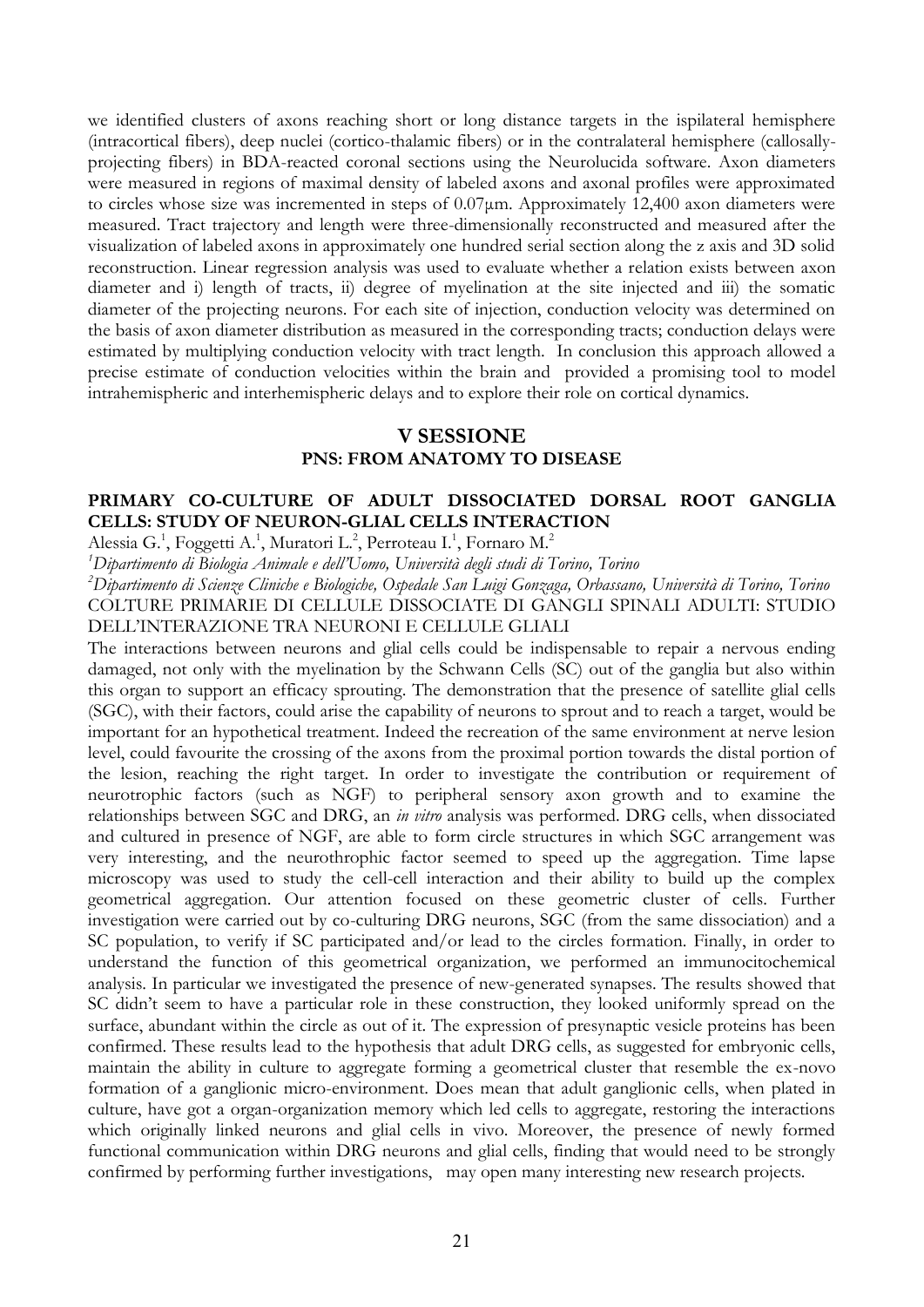#### **PHRENIC NERVE BRANCHING IN RAT THYMUS**

Sabbatini M.ª, Mignini F.<sup>b</sup>, Cavallotti C.<sup>c</sup>

*a Anatomia Umana, Dip. Medicina Clinica e Sperimentale, Università del Piemonte Orientale "A. Avogadro", Novara, Vercelli, Alessandria; b Anatomia Umana, Scuola di Scienze del Farmaco e dei Prodotti della Salute,*  Università di Camerino; 'Dip. Scienze Cardiovascolari e Respiratorie, Università La Sapienza, Roma.

DIRAMAZIONI DEL NERVO FRENICO NEL TIMO DI RATTO

The anatomical innervation of the thymus is rather complex, because innervation reaches it by multiple nerve pathways. A minor component of thymus nerve supply is represented by the phrenic nerve, a somatic nerve originating in the cervical plexus. The thymus innervations by the phrenic nerve is an old acquisition from embriogenic and anatomical studies. This finding about thymus anatomy is refereed in several texts and treatises. Nevertheless only scanty and no detailed studies can be found about intraparenchymal phrenic nerve thymus innervations in the literature. In the present work we have studied the phrenic nerve thymus distribution by specific monolateral or bilateral surgical or chemical removal of thymus innervation. Histochemical techniques were used to visualize ACHE-positive nerve or cathecolaminergic-positive nerve fibers. The intraparenchymal branching of the phrenic nerve has been visualized, following specific denervation, as an AChE-positive nerve component exclusively distributed in the intraparenchymal subcapsular region of thymus lobules. The phrenic nerve access the intraparenchymal subcapsular region directly through the connectival capsula of thymus lobules. Instead in subcapsular zone other parasympathetic and orthosympathetic nerve fibers have been observed branching only in perivascular site. We hypothesize that some nerve fibers of orthosympathetic system running into phrenic nerve to reach thymus parenchyma; these phrenic nerve fibers might be the fibers originally innervating the embryonal ectodermic areas from which the subcapsular zone of thymus lobule has been developed (in fact some visceral component of cutaneous somatic innervation is performed by cholinergic nerve fibers). These fibers should be represent the intraparenchymal nerve fibers particularly deputed to interact with subcortical environment of thymus lobe where it is known are resident immature (CD4- and CD8- , double negative) thymocytes. Some AChE-positive nerve profiles have been found in the subcapsular region mainly in close proximity to the thymic epithelial cells. These findings stimulated us to further evaluation of the functional involvement of the phrenic nerve fibers in the cortico-lympho-epitelial complex, in which thymic epithelial cells interact with immature lymphocytes. A further step will be to confirm our hypothesis by study embryonal development of thymus innervation.

## **JNK ACTIVATION FOLLOWING SCIATIC NERVE LESION IN ADULT MOUSE**

Manassero G.<sup>1</sup>, Repetto I.<sup>1</sup>, Cobianchi S.<sup>2</sup>, Bonny C.<sup>3</sup>, Rossi F.<sup>1</sup>, Vercelli A.<sup>1</sup>

<sup>1</sup> Neuroscience Institute Cavalieri Ottolenghi (NICO), Dept. Anatomy, Pharmacology and Forensic Medicine, University *of Turin, Italy*

*2 Group of Neuroplasticity and Regeneration, Institute of Neuroscience-CIBERNED, Barcelona, Spain.*

*3 Division of Medical Genetics, CHUV-University Hospital, Lausanne, Switzerland*

ATTIVAZIONE DI JNK IN SEGUITO A LESIONE DEL NERVO SCIATICO IN TOPI ADULTI

There is great interest in discovering new targets for pain therapy since current tools for analgesia are often only partially successful. Although JNK activity in both DRGs and spinal cord is responsible for neuropathic pain condition produced by peripheral nerve injury, the relative contribution of each different JNK isoform is unclear. Moreover, intrathecal infusion of a specific JNK peptide inhibitor, DJNKI1, has been demonstrated to play a protective role on the onset and the maintenance of mechanical allodynia, a characteristic behavioral response for neuropathic pain. However, neuropathic pain was not permanently prevented, because allodynia occurred once the drug administration was terminated. Here, using a knock-out (KO) approach, we showed that sciatic nerve transection (SNT) induced mechanical allodynia, measured by an automatic von Frey apparatus, is markedly attenuated in all KO mice for the different JNK isoforms. A time course study showed that within 24 hours from SNT in all mice the mechanical nociceptive thresholds decreased by 30-40% ipsilaterally, compared to the contralateral hindpaw. Only in wild types (wt) mechanical allodynia persisted for the 30-day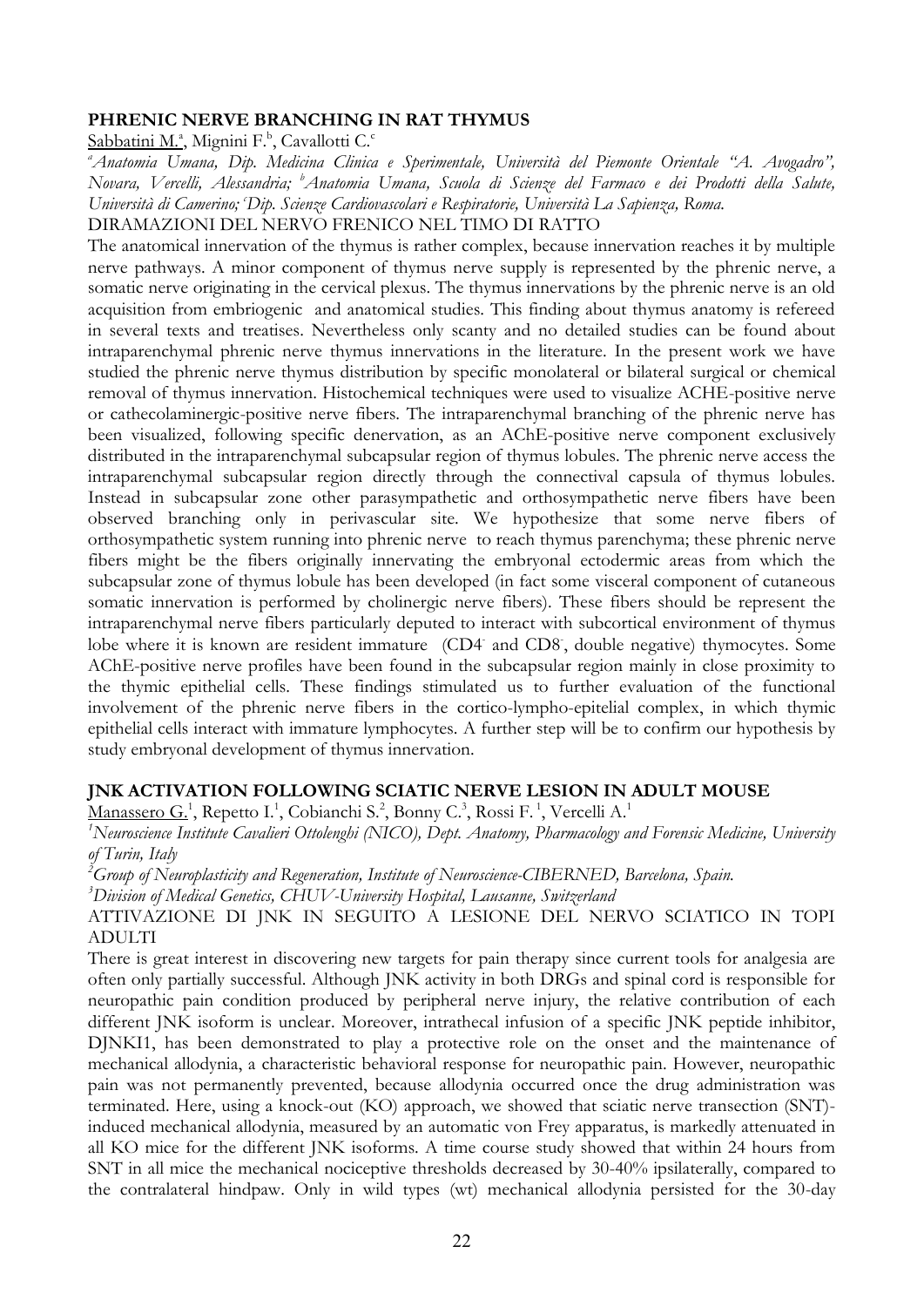observation period. By 72h, JNK1, JNK2 and JNK3 KO began to progressively increase the paw withdrawal latencies. In a separate group of wt, in order to compare the KO for individual JNK isoforms to that of the knockdown for all JNKs, the inhibitor DJNKI1 was i.p. injected 30" before SNT. DJNKI1 treatment almost completely blocked mechanical allodynia onset at 24h and, even if reduced, the anti-allodynic effect was still present at day 30 post-SNT. Finally, in sections of injured DRGs of KO mice and age-matched wt, we analysed the expression by IHC of the growth associated protein (GAP) 43 and the Calcitonin Gene Related Peptide (CGRP), both regulated by nerve injury. The DJNKI1 treatment of wt allowed us to investigate the involvement of JNK on the expression of the above mentioned proteins. SNT induced GAP43 up-regulation that was prevented by DJNKI1 treatment. The number of GAP43-IR neurons on the ipsilateral side was unchanged in JNK1 and JNK3 KO. DJNKI1 also reversed SNT-induced CGRP down-regulation. 72h post-SNT, we found a marked decrease in the percentage of CGRP-IR neurons in wt and JNK3 KO. These results indicate that the inhibition of JNK pathway interferes with the onset and maintenance of mechanical allodynia after SNT, but JNK inactivation has also an effect on axonal sprouting following peripheral nerve injury. Moreover, sensory axon regeneration may require the activation of different JNK isoforms.

## **STUDY OF PERIPHERAL NERVE REGENERATION AFTER TRAUMATIC LESION**

Ronchi G., Muratori L., Raimondo S., Tos P., Robecchi M.G., Geuna S.

STUDIO DELLA RIGENERAZIONE DEL NERVO PERIFERICO IN SEGUITO A LESIONI TRAUMATICHE

Recently much interest has been dedicated to the perspective of improving peripheral nerve repair and regeneration after traumatic lesion and, similarly to many other fields of regenerative medicine, great expectations have risen within the general public to the potential clinical application of tissue engineering in the treatment of damaged nerves. However, in spite of the scientific advancements, applications to the patients is still very limited and it appears that to optimize the strategy for the tissue engineering of the peripheral nerves in the clinical view, more basic science research is needed and neuroscientists have to strive for a new level of innovation which will bring together (in a multitranslational approach) the main pillars of tissue engineering, namely 1) Microsurgery, 2) Transplantation (of tissues, cells and genes), 3) Material science, 4) Physical therapy. In this presentation, we will focus on an example of successful translational research in tissue engineering, namely nerve reconstruction by muscle-vein-combined nerve scaffolds, on which we have carried out a series of experimental and clinical studies, as well as on some of the pitfalls which may arise in this research field.

## **VI SESSIONE**

# **ANIMAL MODELS OF NEUROPATHOLOGIES: II. OTHER MODELS**

#### **BRAIN MORPHOLOGY IN OBESE ZUCHER RAT: A MODEL OF METABOLIC SYNDROME**

Amenta F.<sup>1</sup>, Tomassoni D.<sup>2</sup>, Bhatt S.<sup>3</sup>, Nwankwo I.E.<sup>1</sup>, Muhammad A.B.<sup>3</sup>, Tayebati S.K.<sup>1</sup>, Lokhandwala  $M.F.<sup>3</sup>$ 

<sup>1</sup> School of Pharmacy, University of Camerino, 62032 Camerino, Italy; <sup>2</sup> School of Bioscience and Biotecnhology, *University of Camerino, 62032 Camerino; 3 Heart and Kidney Institute, College of Pharmacy, University of Houston, Houston, TX 77204, USA*

The metabolic syndrome (MetS) known also as "syndrome X" is a disorder characterized primarily by the development of insulin resistance. The current thought is that insulin resistance and subsequent hyperinsulinemia, originating from abdominal obesity, induces a number of disturbances. Several clinical trials have linked MetS and its individual components to an increased risk of cerebrovascular disese, cardiovascular disease and all-cause mortality. Obesity is suggested to be a risk factor for Alzheimer's disease and vascular dementia and is associated with impaired cognitive function in population-based investigations. The obese Zucker rat (OZR) represents a model of type 2 diabetes exhibiting a moderate degree of arterial hypertension and increased oxidative stress. It is thought that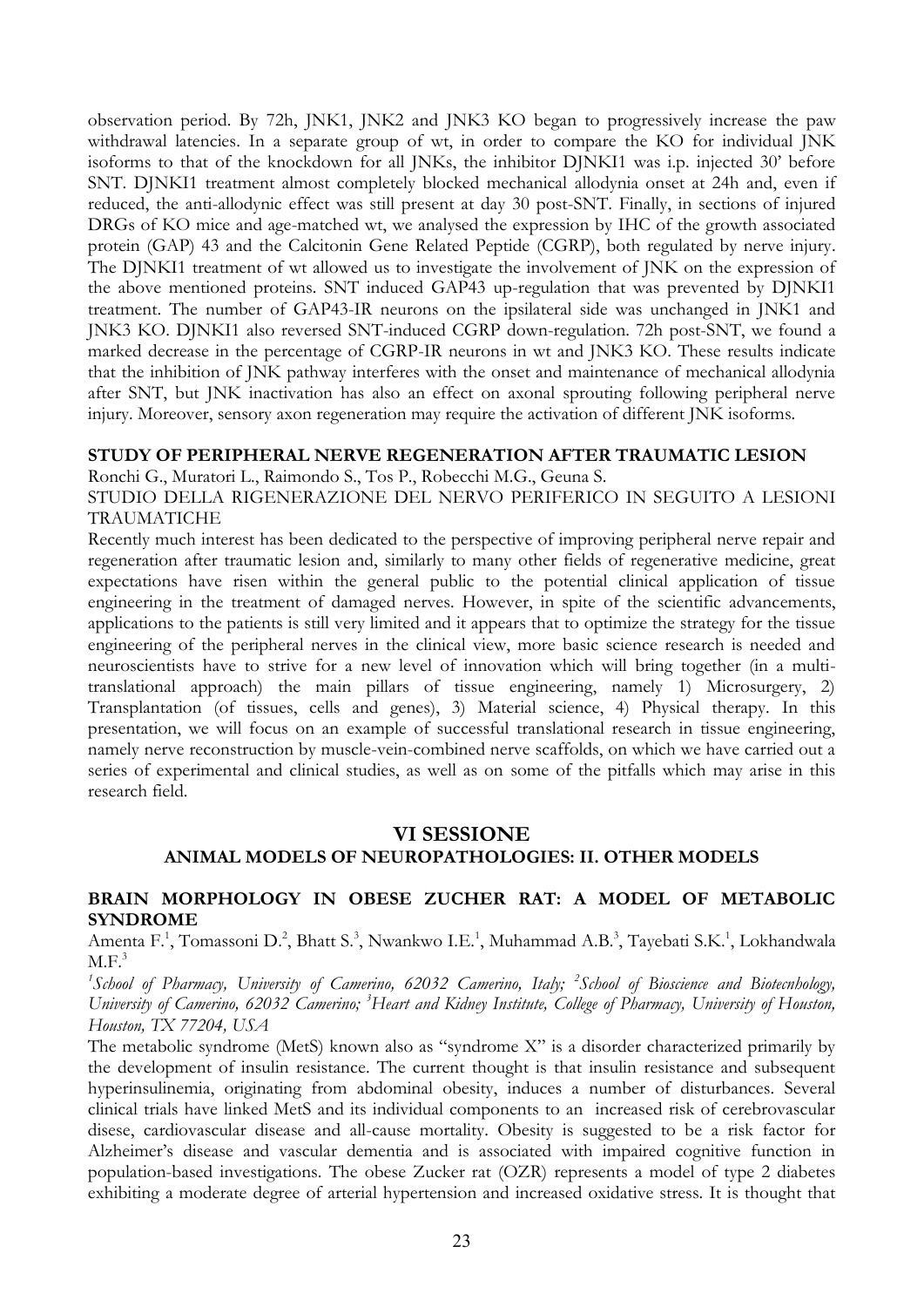OZRs correspond to early-stage cardiovascular complications associated with MetS. To clarify the possible relationships between MetS and brain damage, the present study has investigated brain microanatomy in OZRs compared with their littermate controls lean Zucker rats (LZRs). Male OZRs and LZRs 12 weeks old were used. Animals had brain removed and processed for analysis of nerve cell number, glial-fibrillary acidic protein (GFAP) immunoreactive astrocytes, expression of phosphorylated neurofilament (NFP) immunoreactive axon in frontal cortex, hippocampus and striatum. Synaptophyisin immunoreactivity, chosen as a marker of synaptic vesicle activity was assessed as well. A lower density of nerve cell profiles was observed in the frontal cortex and in the hippocampus of OZRs compared to LZRs. In the frontal cortex of OZRs a significant increase in the number of GFAP immunoreactive astrocytes was also noticeable. Similar findings were seen in the hippocampus, where an increased number of GFAP immunoreactive astrocytes was detected in the CA1 subfield and in the dentate gyrus of OZRs compared to the LZRs. OZRs developed as animal model of type 2 diabetes, may also represent a model for assessing the influence of MetS on brain and for clarifying possible relationships with neurological phenomena reported in obese individuals. The pattern of astrogliosis characterized in the present study suggests the occurrence of degenerative changes in OZRs, the extent and characterization of which merit further studies.

#### **ROLE OF N-ACETYLASPARTATE (NAA) AND N-ACETYLASPARTYLGLUTAMATE (NAAG) IN EARLY STAGE OF PILOCARPINE-INDUCED STATUS EPILEPTICUS**

Pellitteri M.<sup>1</sup>, Mosconi E.<sup>1</sup>, Schio F.<sup>1</sup>, Lodico R.<sup>1</sup>, Zanetti L.<sup>1</sup>, Fiorini S.<sup>1</sup>, Nicolato E.<sup>1</sup>, Fontanella M.<sup>1</sup>, Cellini B.<sup>2</sup>, Marzola P.<sup>1</sup>, Fabene P.F.<sup>1</sup>

*1 Dept. of Neurological, Neuropsychological, Morphological and Motor Sciences, Section of Anatomy and Histology, University of Verona.* **<sup>2</sup>** *Dept. of Life and Reproduction Sciences, University of Verona.*

RUOLO DELL"N-ACETILASPARTATO (NAA) E DELL"N-ACETILASPARTILGLUTAMMATO (NAAG) NELLO STADIO PRECOCE DI STATO EPILETTICO INDOTTO DA PILOCARPINA Approximately 50 million people worldwide are affected by epilepsy, one of the most common neurological conditions. Magnetic resonance imaging (MRI) techniques provide accurate anatomical definition, but despite their high resolution, these techniques fail to visualize the pathological neocortical and hippocampal changes in a sizable number of patients with focal pathologies. Further, visualized lesions on MRI may not all produce seizures. One of the keys to the understanding of the epileptogenic zone lies in the recognition of the metabolic alterations that occur in the setting of epileptic seizures. Magnetic resonance spectroscopy (MRS) is a valuable tool that can be used to study the metabolic changes in the brain of animal models of epilepsy. The present work shows a comparison between 1H-MRS and T2 maps on pilocarpine-induced *status epilepticus* (SE) in adult Wistar rats, in early stages of the acute phase when the initial precipitating injury, triggering epileptogenesis, occurs . Rats were scanned 5 and 15 minutes after pilocarpine injections and from 5 minutes to 4 hours after SEonset , in order to investigate differences in T2 relaxation as well as in the metabolites levels in three brain regions ( Motor Cortex, Medial Thalamus and Hippocampus). These regions were chosen because recent evidences pointed out a critical role of extra-hippocampal regions in the etiopathogenesis of pilocarpine-induced epilepsy. T2 values show significant difference between control and pilocarpine-treated animals only 240" after SE-onset in the Motor Cortex. In the other regions of the brain, no significant change in T2 can be observed at any investigated time point. LCModel quantification on 1H-MRS spectra shows a statistically significant decrease of (NAA+NAAG)/(GPC+PCh) in the Motor Cortex in the treated rats, compared to controls, starting from the first investigated time point (5' after pilocarpine injection). No significant alteration of (NAA+NAAG)/(GPC+PCh) was observed in Medial Thalamus and Hippocampus. The present results suggest that NAA+NAAG changes, detected by MRS, may precede morphological lesions, detected by T2, in the pilocarpine model. Moreover separate concentrations of the neuronal compounds values of NAA and NAAG were determined by HPLC method in order to investigate distinctly the importance of this two amino acids. 1H-MRS and T2 relaxation maps constitute two non invasive techniques, which can allow a deep investigation in the early epilepsy stages, as proved in the present work. We are hereby proposing that 1HMRS is able to identify differences in NAA+NAAG in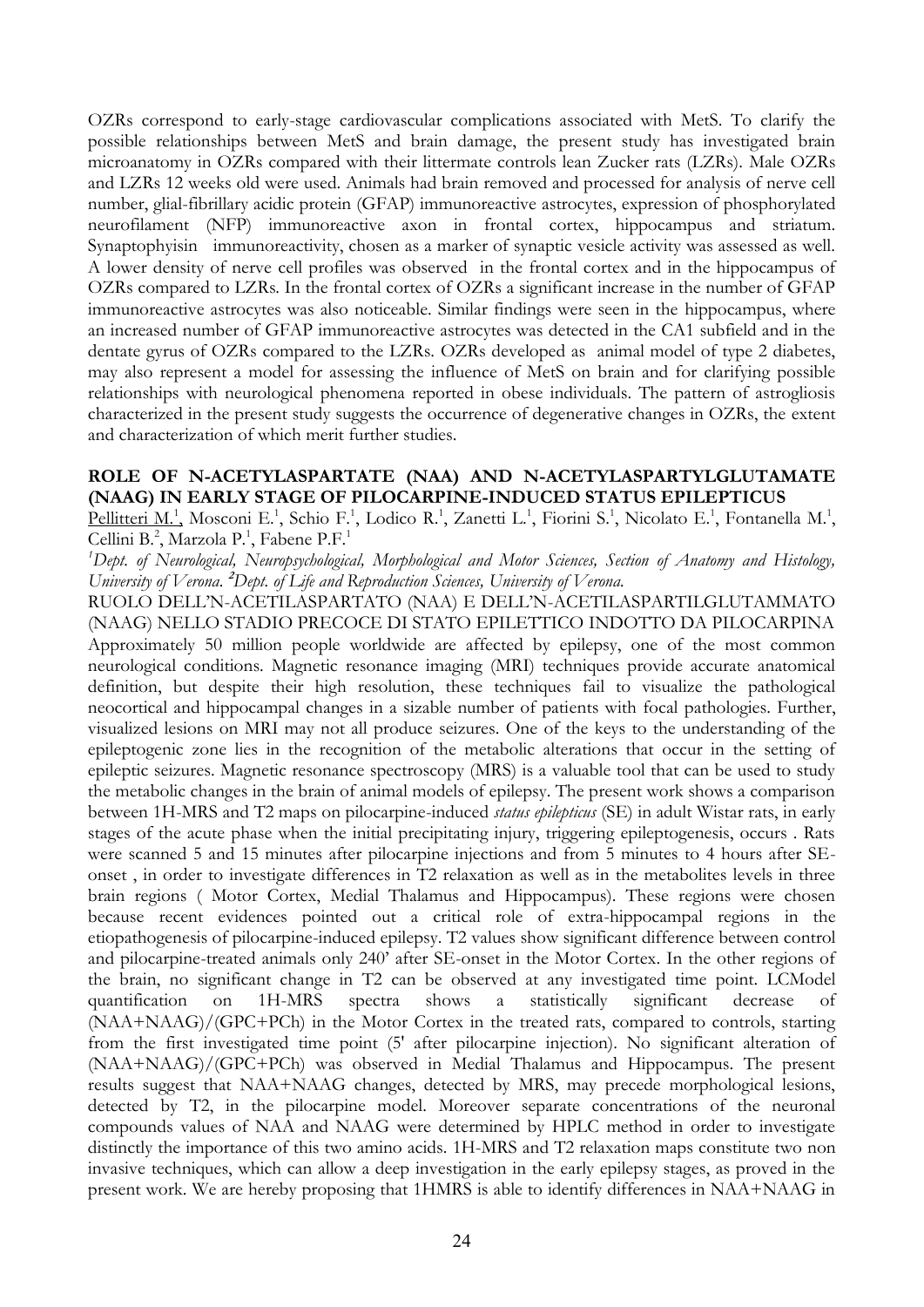the cortex since early stages, before any alterations observed by T2 maps. Results show that 1H-MRS is a potential valuable tool in developing drug targeting experiments on this model of pilocarpine-induced epilepsy and for humans studies. This work also show the possible leading role of NAA+NAAG in the early stage of epileptrogenesis.

### **JNK PATHWAY INVOLVEMENT DURING KAINATE INDUCED EXCITOTOXICITY**

Spigolon G.<sup>1</sup>, Zhao Y.<sup>2</sup>, Boehm R.<sup>2</sup>, Bonny C.<sup>3</sup>, Herdegen T.<sup>2</sup>, Vercelli A.<sup>1</sup>

*1 Neuroscience Institute Cavalieri Ottolenghi (NICO), University of Turin, Italy; 2 Institute of Pharmacology, Universitaetsklinikum Schleswig-Holstein, Campus Kiel, Kiel, Germany; 3 CHUV, Lausanne, CH.*

RUOLO DI JNK NEL DANNO DA ECCITOTOSSICITA" INDOTTO DA CRISI EPILETTICHE Kainate (KA) is a convulsive agent that causes epileptic seizures with delayed neuronal damage in the limbic system. Excitotoxicity by KA activates complex signal transduction events, one of which consists in the c-Jun N-terminal kinase (JNK) pathway. JNK function is strictly dependent on its intracellular localisation. In particular JNK activation in mitochondria seems to play an important role in cell death and its inhibition by the peptide DJNKI1 represents a useful tool against neurodegeneration induced by seizure activity. We have previously shown that KA causes massive cell death in the hippocampus: in Nissl-stained sections, stereological counts showed a significant decrease in neuronal density in all CA fields, both at 1 and 5 days after seizures, which was partially prevented by DJNKI1 treatment. These results were confirmed by counts of degenerating neurons in CA3 in FluoroJade B-stained sections. Following these data, we analyzed the activation pattern of JNK isoforms in the mitochondria and the effects of DJNKI1 administration following KA-triggered excitotoxicity. We performed systemic administration of KA (15 mg/Kg) on adult male Sprague Dawley rats and we collected the hippocampus after 3, 6 and 12 hours. WBs on mitochondrial fraction of the hippocampus revealed that, in untreated rats, basal activity mostly depended on JNK1 isoform, but, following KA, JNK3 became the dominant activated isoform. Moreover, DJNKI1 completely prevented the mitochondrial increase in JNK3 activation as well as the cytochrome c release and PARP activation. Also, we observed the decrease of the ratio Bcl-2/Bax after KA and, most importantly, the increase of this ratio in DJNKI1 treated animals, confirming that JNK is a central mediator of apoptosis and neurodegeneration. Our study points out the role of mitochondrial JNK in excitotoxicinduced neuronal death and the capability of DJNKI1 as a neuroprotective drug. Support: EEC Stressprotect project.

# **VII SESSIONE TROPHIC FACTORS, NEUROMEDIATORS AND RECEPTORS**

# **MORPHOLOGICAL CHANGES INDUCED BY NEUROPEPTIDE IN VITRO STIMULATION OF HUMAN SALIVARY GLANDS**

Del Fiacco M., Lantini M.S., Serra M.P., Quartu M., Boi M.

*Department of Cytomorphology, University of Cagliari, Italy*

MODIFICAZIONI MORFOLOGICHE INDOTTE DALLA STIMOLAZIONE IN VITRO CON NEUROPEPTIDI DI GHIANDOLE SALIVARI DELL"UOMO

Salivary secretion is controlled by the synergistic activity of the two autonomic nervous system sections. The stimulation of parasympathetic muscarinic receptors causes a copious secretion of water and electrolytes, whereas the stimulation of sympathetic  $\beta$ -adrenergic receptors produces a small amount of secretion rich in exocytosed proteins (1). Morphological studies on salivary glands show that a dramatic sequential reorganization of the luminal acinar cell membrane accompanies exocytosis (2) and that stimulation of either  $\beta$ -adrenergic or muscarinic receptors induces two distinct exocytosis-coupled-toendocytosis mechanisms (3). Besides the classical cholinergic and adrenergic neuromediators, numerous peptides, collectively designated as non-adrenergic non-cholinergic (NANC) agonists, are known to participate with different effectiveness in the secretory mechanisms and hence influence the composition of saliva (4,5). Using microfilament fluorescence staining and ultrastructural analysis, we described the dynamic changes induced in the rat parotid gland by in vitro stimulation with a number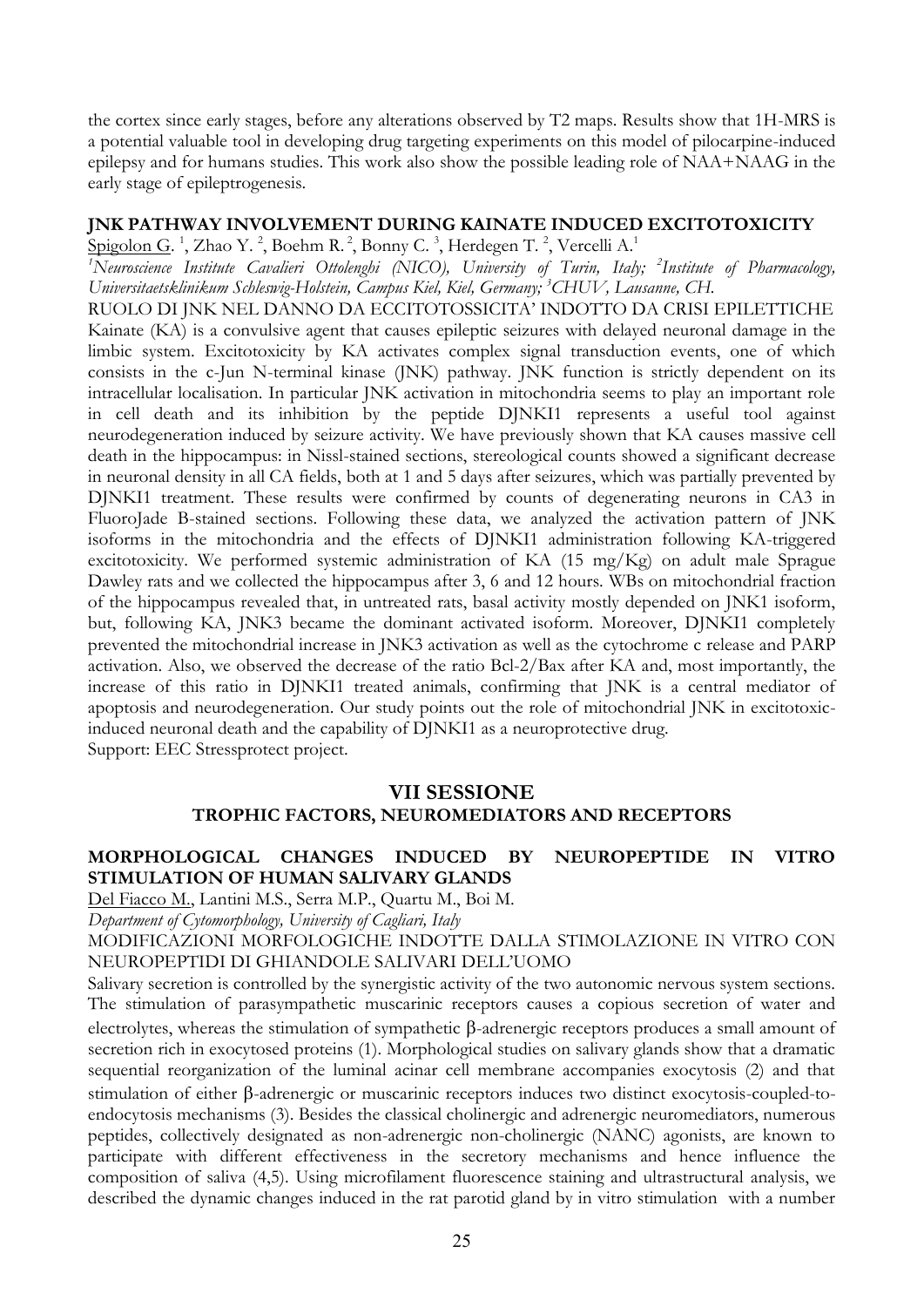of neuropeptides, and compared them to those elicited by  $\Box$  -adrenergic and muscarinic agonists (6). In this study, using the same methodological approach, we report that Substance P, contrary to what seen in the rat, fails to induce the morphological changes associated with granule exocytosis or fluid secretion in the human parotid gland and that Vasoactive intestinal polypeptide and Peptide histidinemethionine elicit changes indicative of secretory activity in the human submandibular gland. The results being in agreement with the outcome of other methodological approaches, these procedures may contribute effectively to functional studies on the regulation of gland activity and secretory mechanisms. Considering the high interspecific variability, which advises against the extrapolation to man of data obtained in other species, it may be particularly useful in human tissue analyses, as it may overcome the obvious limitations of experimental treatments.

## References:

- 1. Schramm M. et al., Cyclic Nuc. Res. 1, 181-192, 1975.
- 2. Amsterdam A. et al., J. Cell Biol. 41, 753-773, 1969.
- 3. Segawa A. et al., Eur. J. Morphol. 34, 215-219, 1996.
- 4. Gallacher D.V., J. Physiol. (Lond.) 342, 483-498, 1983.
- 5. Ekström J., Proc. Finn. Dent. Soc. 85, 323-331, 1989.
- 6. Del Fiacco M. et al., It. J. Anat. Embryol., 2010 in press.

# **DISTRIBUTION OF VASOACTIVE INTESTINAL PEPTIDE, NEUROPEPTIDE Y, SUBSTANCE P AND NEUROTENSINE IN NORMAL HUMAN THYMUS.**

D'Andrea V.<sup>1</sup>, Di Falco I.<sup>4</sup>, Tonnarini G.<sup>2</sup>, Nucci F.<sup>3</sup>, Cavallotti C.<sup>4</sup>

*1 Dipartimento di Chirurgia; 2 di Clinica Medica; 3 di Scienze Neurologiche; 4 di Anatomia dell'Università "La Sapienza", Roma*

DISTRIBUZIONE DEL PEPTIDE INTESTINALE VASOATTIVO, DEL NEUROPEPTIDE Y, DELLA SOSTANZA P E DELLA NEUROTENSINA NEL TIMO UMANO NORMALE

Human thymus of healthy subjects has been studied in order to visualize the morphological distributive pattern of several neuropeptides such as vasoactive intestinal peptide, neuropeptide Y, substance P and Neurotensine with the aim of underline their relation in neuroimmunomodulation in human thymus in physiological conditions. Morphological and morphometrical analysis following immuno-histochemical staining for the above neuropeptides were performed. In normal thymus the distribution of these neuropeptides is localized near the nerve fibres and thymus cells in different lobular zones. In subcapsular parenchyma numerous substance P positive nerve fibres were observed and a specific localization of neurotensine positive fibers in cortico-medullary and medullary zone of thymus lobules was shown. The perivascular and parenchymal distribution of analysed neuropeptides are well in accordance with supposed regulatory function of nerve and cells secreting neuropeptides into thymus. Thymus is widely innervated by sympathetic and parasympathetic nerve fibres that enter the thymus along with blood vessels and branch into the cortex, the capsular and septal system, the corticomedullary junction and the medulla. Previous works observed that nervous fibres in thymus are widely involved in the complex T-lymphocytes maturation process. Experiments performed in our laboratories demonstrated that adrenergic and cholinergic nerve fibres of the thymus change after administration of immune-stimulating drugs. Indeed today the existence of cross talk between the nervous system and immune system is a matter of fact. Inside the human thymus, a population of substance P positive epithelial cells has been discovered, localized in the subcapsular zone. All these observations demonstrate the presence in the thymus gland of an original microenvironment in which nerve fibres and neuropeptides together have a fundamental functional relevance on a correct Tlymphocyte maturation and differentiation.